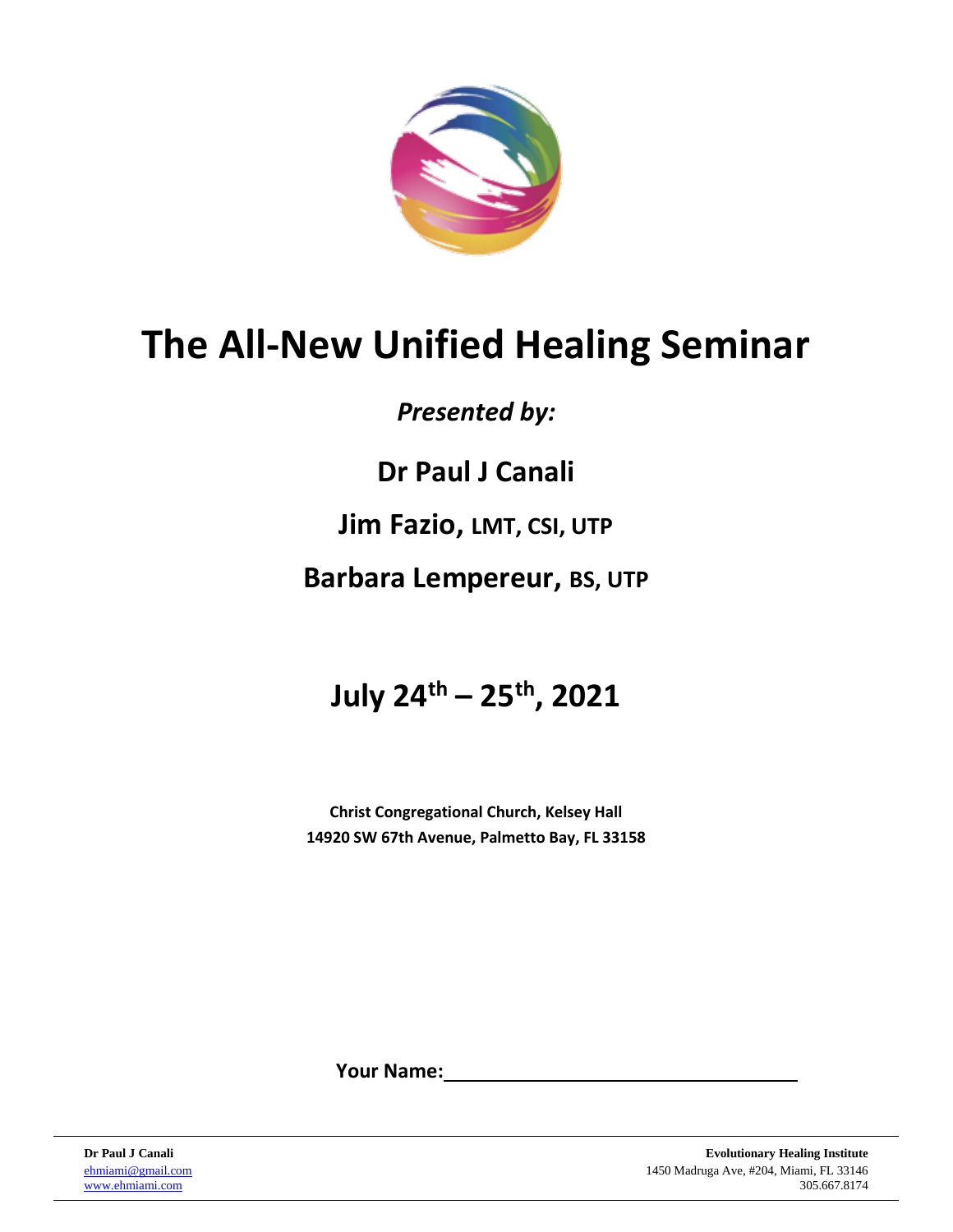## **The All-New Unified Healing Seminar**

### **Instructors**

#### **Dr Paul J Canali:**



Dr Paul Canali is a true pioneer in brain body medicine. He is considered to be one of the most experienced Physician Healers alive today. His discovery of the Homeostatic Healing Reflex and a Unified Theory of Healing Therapies has proven to be the most effective tool for healing toxic stress, trauma, and chronic pain.

#### **Jim Fazio, LMT, CSI, UTP:**



Jim is a multi-disciplinary Neuromuscular Therapist who has been in private practice for over 25 years. A serious seeker, he represents a rare breed of therapists that addresses the biopsychosocial components of neuromuscular pain, trauma, and anxiety and supports those that are on the spiritual quest.

Jim has a wealth of clinical experience in a variety of medical and fitness settings and brings both personal experience and clinical knowledge to his work as a Unified

Therapy™ Practitioner. [www.jimfazioib.com](http://www.jimfazioib.com/)

#### **Barbara Lempereur, BS, UTP:**



Barbara Lempereur brings over 20 years of healing experience as a Reiki Master, Yuen Energetics practitioner, and Unified Therapy™ Instructor and Practitioner. She graduated Magna Cum Laude from Kaplan University with a Bachelor of Science degree in Psychology.

Barbara is passionate about helping people to heal holistically by identifying the mindbody connection. A devoted student of life, she is always learning new ways to heal,

connect, and rebalance. Barbara's Unified Therapy™ practice is located in Beaufort, SC and she can be reached at [blempereur@msn.com](mailto:blempereur@msn.com) or 305-401-2914.

### **Tools to Boost Your Effectiveness**

- **Understand how to** *recognize* **and** *trust* **the regulatory processes** that promotes safe, fast and efficient ANS and Limbic re-regulation.
- **Learn how to** *effectively interact* **with** Sensory Processing and Mindfulness in shifting states of anxiety, depression and more.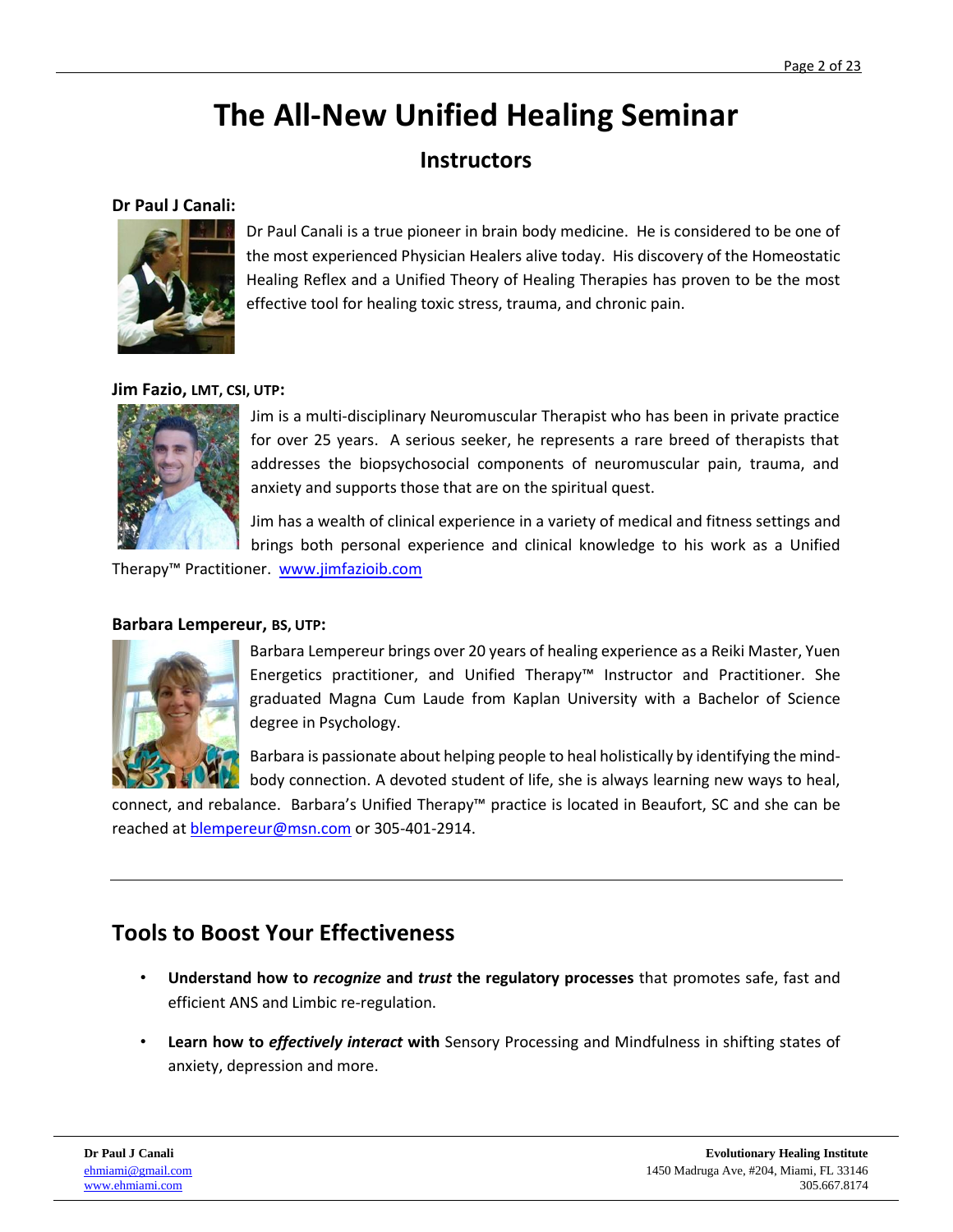- **Learn** *how to use props* **that can help a person to sense & feel in their bodies** in order to enhance their ability to access deep emotions & states.
- **Acquire** *new tools to work with* **Implicit Memory when it arises.**
- **Learn how to use sensory processing** to return from challenging stimulus (memories, emotions, traumatic experiences) to a safe baseline (homeostasis).
- **Learn to recognize signs of changes in levels of Allostatic Load.**
- **Recognize the signs of shifting from Dysregulation to Re-Regulation to Self-Regulation.**

### **Unified Therapy™**

**Accesses regulatory processes** that promote safe, fast and efficient ANS & Limbic reregulation.

**Teaches interaction through direct** experience with Sensory Processing & Mindfulness (Middle Prefrontal Cortex).

**Promotes development of Prefrontal Cortex to gain Conscious** control over affect of Limbic Structures by directly interacting with fears that arise during the process.

**Treats Comorbid Conditions Concurrently.**

**Accesses and teaches how to interact** with Implicit & Explicit memory in a safe environment.

**Re-Creates Conditions** (memories, emotions, traumatic experiences) moment-to-moment and returns from this challenging stimulus to a safe baseline (homeostasis).

**Decreases acquired Allostatic Load**

**Supports shift from Dysregulation to Re-Regulation to Self-Regulation.**

**Highly reproducible and evidence based.**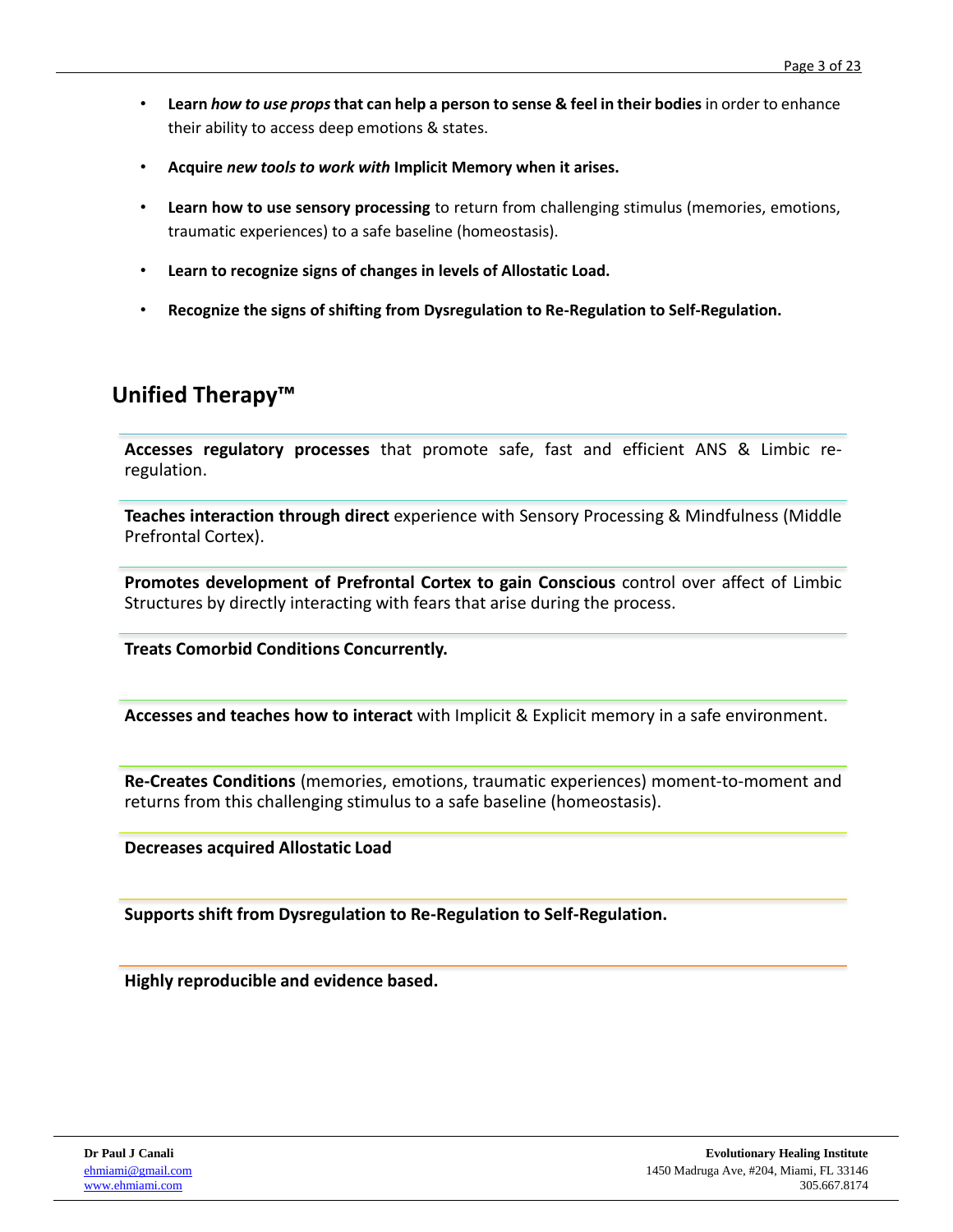## **Table of Contents**

| Observing dysregulation and re-regulation in the autonomic nervous system DURING A SESSION:10 |  |
|-----------------------------------------------------------------------------------------------|--|
|                                                                                               |  |
|                                                                                               |  |
|                                                                                               |  |
|                                                                                               |  |
|                                                                                               |  |
|                                                                                               |  |
|                                                                                               |  |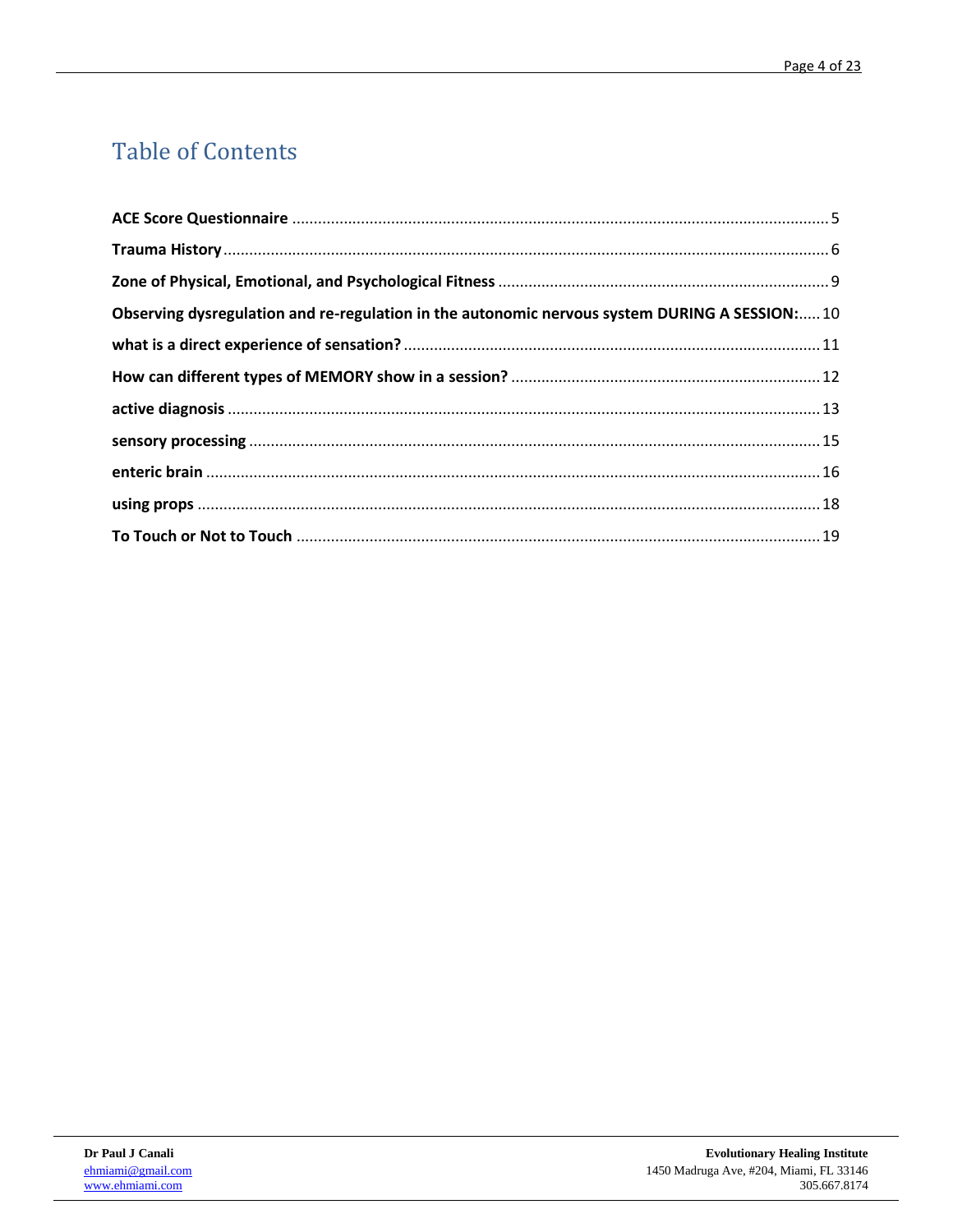### **ACE Score Questionnaire**

<span id="page-4-0"></span>There are 10 types of childhood trauma measured in the ACE Study. Five are personal and five are related to other family members. Each type of trauma counts as one. So a person who's been physically abused, with one alcoholic parent, and a mother who was beaten up has an ACE score of three.

Prior to your 18th birthday:

- 1. Did a parent or other adult in the household often or very often… Swear at you, insult you, put you down, or humiliate you? Or Act in a way that made you afraid that you might be physically hurt?
	- No If Yes, enter 1
- 2. Did a parent or other adult in the household often or very often… Push, grab, slap, or throw something at you? or Ever hit you so hard that you had marks or were injured?

| No | If Yes, enter 1 |  |
|----|-----------------|--|
|    |                 |  |

3. Did an adult or person at least 5 years older than you ever… Touch or fondle you or have you touch their body in a sexual way? or Attempt or actually have oral, anal, or vaginal intercourse with you?

| No | If Yes, enter 1 |  |
|----|-----------------|--|
|    |                 |  |

4. Did you often or very often feel that … No one in your family loved you or thought you were important or special? or Your family didn't look out for each other, feel close to each other, or support each other?

No If Yes, enter 1

5. Did you often or very often feel that … You didn't have enough to eat, had to wear dirty clothes, and had no one to protect you? or Your parents were too drunk or high to take care of you or take you to the doctor if you needed it?

No If Yes, enter 1

6. Was a biological parent ever lost to you through divorce, abandonment, or other reason ?

No \_\_\_\_\_\_\_\_\_ If Yes, enter 1 \_\_\_\_

7. Was your mother or stepmother: Often or very often pushed, grabbed, slapped, or had something thrown at her? Or Sometimes, often, or very often kicked, bitten, hit with a fist, or hit with something hard? Or ever repeatedly hit over at least a few minutes or threatened with a gun or knife?

No **If Yes**, enter 1

8. Did you live with anyone who was a problem drinker or alcoholic, or who used street drugs?

No \_\_\_\_\_\_\_\_ If Yes, enter 1 \_\_

9. Was a household member depressed or mentally ill, or did a household member attempt suicide?

No If Yes, enter 1

10. Did a household member go to prison?

No If Yes, enter 1

**Now add up your "Yes" answers**: This is your ACE Score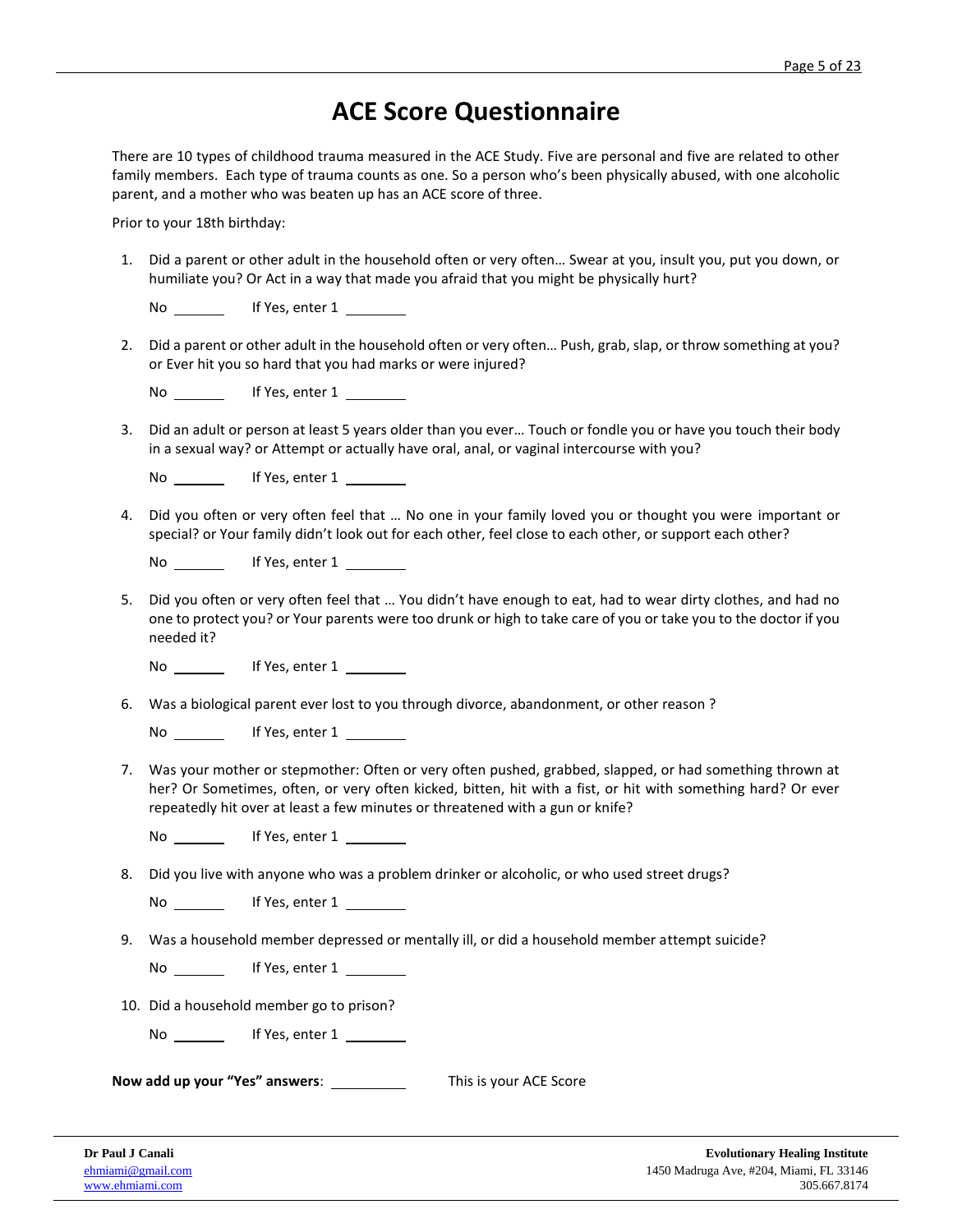### <span id="page-5-0"></span>**Trauma History**

| What are the three most traumatic things you have experienced?                                                                                                                                                                                                                                                       |
|----------------------------------------------------------------------------------------------------------------------------------------------------------------------------------------------------------------------------------------------------------------------------------------------------------------------|
| $1  \frac{1}{2}$ $\frac{1}{2}$ $\frac{1}{2}$ $\frac{1}{2}$ $\frac{1}{2}$ $\frac{1}{2}$ $\frac{1}{2}$ $\frac{1}{2}$ $\frac{1}{2}$ $\frac{1}{2}$ $\frac{1}{2}$ $\frac{1}{2}$ $\frac{1}{2}$ $\frac{1}{2}$ $\frac{1}{2}$ $\frac{1}{2}$ $\frac{1}{2}$ $\frac{1}{2}$ $\frac{1}{2}$ $\frac{1}{2}$ $\frac{1}{2}$ $\frac{1}{$ |
| 2- <sub>1</sub>                                                                                                                                                                                                                                                                                                      |
| $3 \overline{\phantom{a}}$                                                                                                                                                                                                                                                                                           |
| <b>PRENATAL HISTORY</b>                                                                                                                                                                                                                                                                                              |
| Was your pregnancy planned, were you a wanted child? ____________________________                                                                                                                                                                                                                                    |
| Were you premature; were you in an incubator for more than two days? _______________________________                                                                                                                                                                                                                 |
|                                                                                                                                                                                                                                                                                                                      |
| Was your mother in poor physical or emotional health, did she experience any losses or dramatic events                                                                                                                                                                                                               |
|                                                                                                                                                                                                                                                                                                                      |
|                                                                                                                                                                                                                                                                                                                      |
|                                                                                                                                                                                                                                                                                                                      |
|                                                                                                                                                                                                                                                                                                                      |
| Were there other children in your family, Did you feel accepted by them? ___________________________                                                                                                                                                                                                                 |
| Did your family have adequate food, shelter and other basic needs met? ____________________________                                                                                                                                                                                                                  |
|                                                                                                                                                                                                                                                                                                                      |
|                                                                                                                                                                                                                                                                                                                      |
| <b>PHYSICAL HISTORY</b>                                                                                                                                                                                                                                                                                              |
|                                                                                                                                                                                                                                                                                                                      |
|                                                                                                                                                                                                                                                                                                                      |
| Have you had any life-threatening conditions? __________________________________                                                                                                                                                                                                                                     |
| Have you had any accidents (burns, falls, broken bones, auto accident, etc.)?                                                                                                                                                                                                                                        |
| Have you had any difficult experiences with doctors, nurses or hospitals, how did you respond to the<br>situation?                                                                                                                                                                                                   |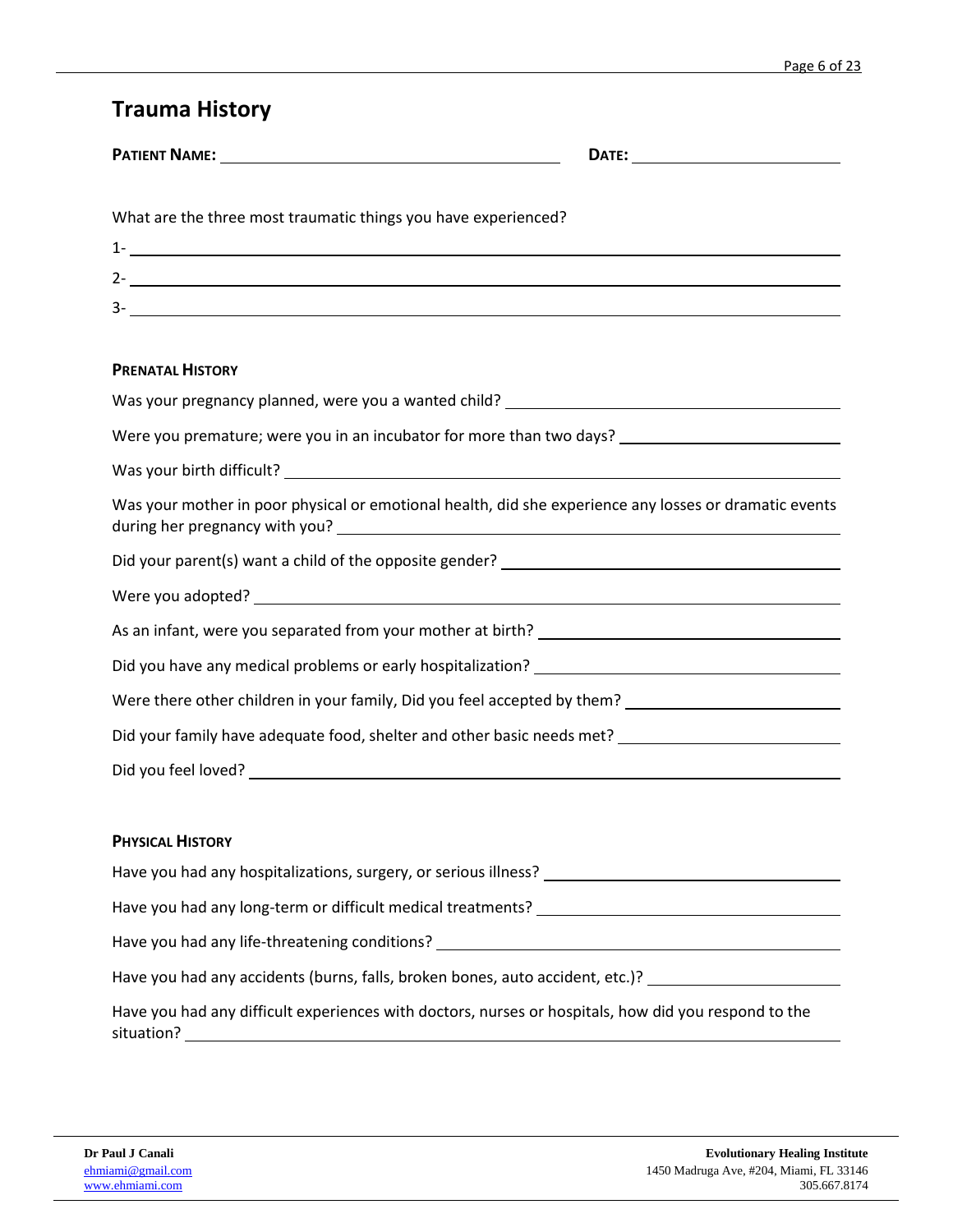Have you experienced chronic, unexplained physical ailments? What was going on in your life when symptoms were first apparent?

| Other<br><u> 1989 - Andrea Barbara, poeta espainiar político e a contrar a contrar a contrar a contrar a contrar a contra</u> |  |
|-------------------------------------------------------------------------------------------------------------------------------|--|

#### **FAMILY RELATIONSHIPS**

| Were you separated from either parent or siblings for a length of time, where and with whom did you |
|-----------------------------------------------------------------------------------------------------|
| Did any family members have alcohol or drug problems? __________________________                    |
| Did your parents fight-physically, verbally, did you hear or see these fights? ____________________ |
| How were you punished or disciplined, were you hit, how often, how severely?                        |
| Did you experience any incest, molestation, ongoing difficulties with siblings?                     |
| Were your parents married, divorced, remarried? ________________________________                    |
| Were there any other relationships coming into the home? _______________________                    |
| How many caregivers did you have while growing up? _____________________________                    |
| How many places did you live while growing up? _________________________________                    |
|                                                                                                     |

#### **SCHOOL/WORK EXPERIENCES**

| Did you feel teased, tormented, bullied or threatened? |  |
|--------------------------------------------------------|--|
| Did you feel excluded, outcast or ostracized?          |  |
| Did you experience prejudices?                         |  |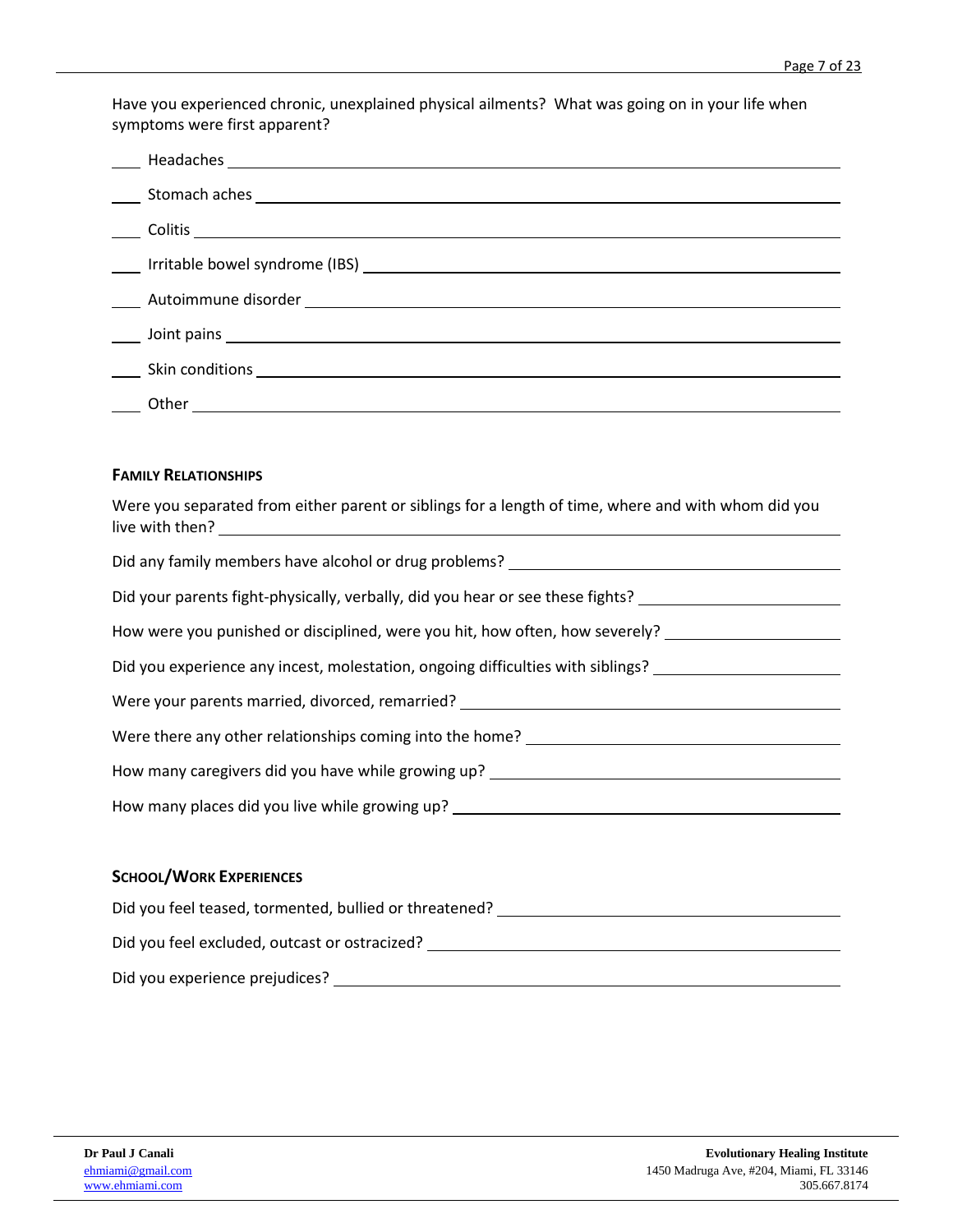#### **FRIGHTENING EVENTS**

Have you had any direct experience with human-caused assault, kidnapping, mugging, rape, arson etc.?

Have you had any direct experience with nature-based fear, like tornado, earthquake, flood, fire etc.?

Have you witnessed any frightening events? Explain what, and at what age?

Do you have a close connection to someone who experienced a frightening event?

Have you had a frightening spiritual or religious experience?

#### **LOSSES**

Have you experienced any deaths of significant others, what circumstances?

Have you experienced the loss of a treasured pet?

Have you experienced the loss of a pregnancy, through what means?

Have you experienced a serious break-up with good friends, boy/girlfriend, spouse or significant other?

Have you experienced a loss of job, what circumstances?

Have you experienced a loss of home, what circumstances?

Other upsetting life events or experiences that you want to communicate.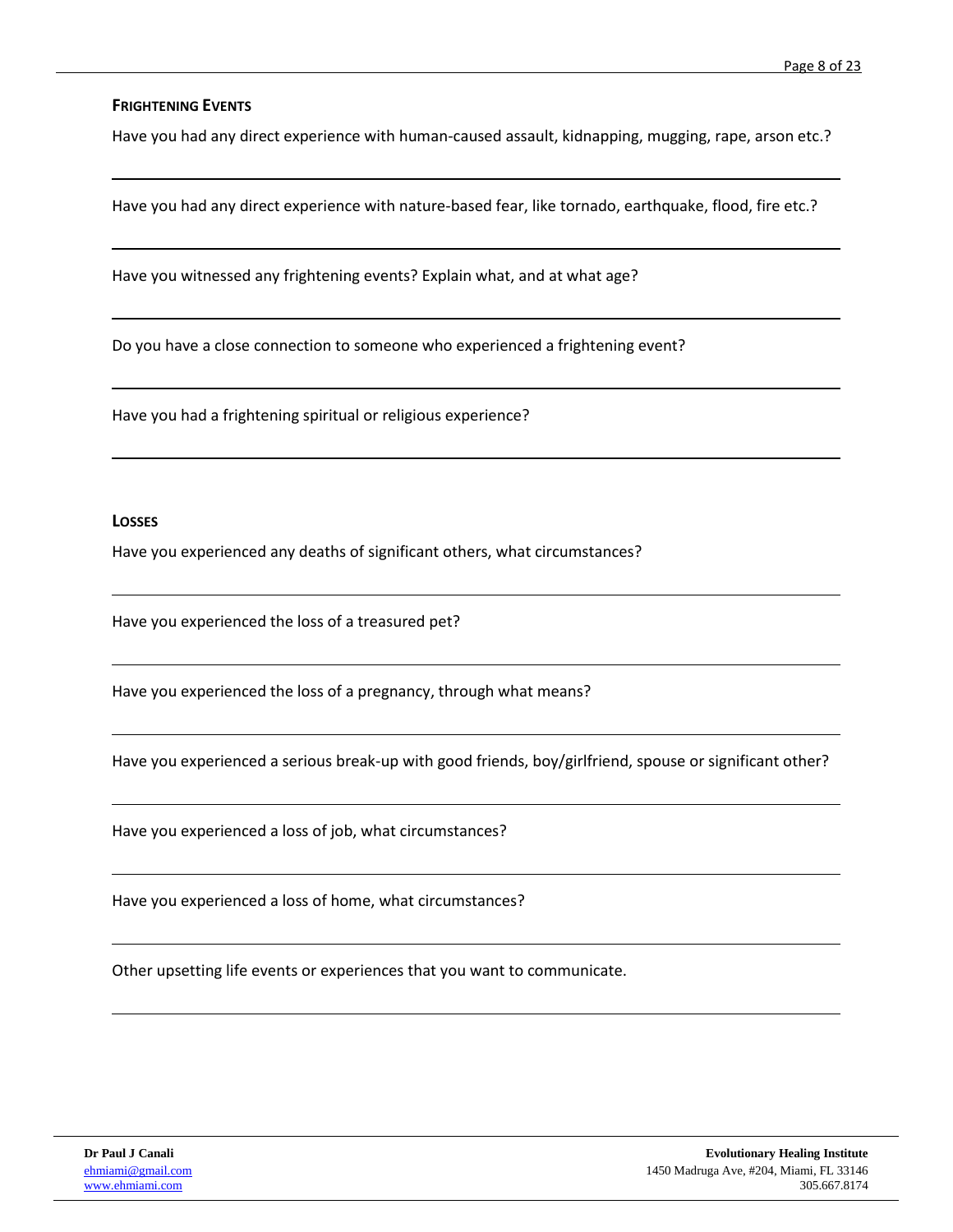<span id="page-8-0"></span>**Zone of Physical, Emotional, and Psychological Fitness**

## How Chronic Stress, Trauma, and PTSD Can Affect Your Zone of Physical, Emotional and Psychological Fitness and How Unified Therapy™ Can Help

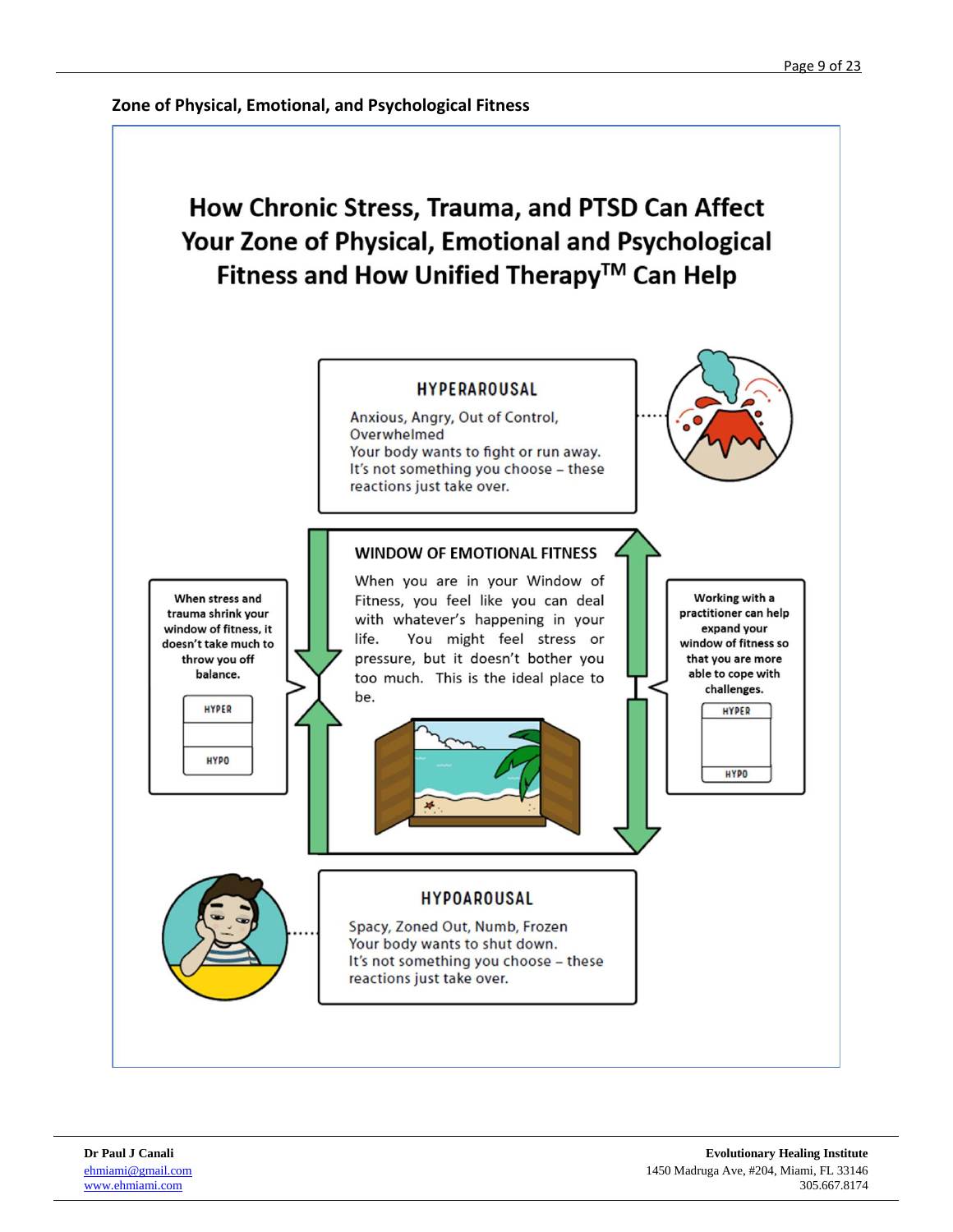# <span id="page-9-0"></span>**Observing dysregulation and re-regulation in the autonomic nervous system DURING A SESSION:**

#### **HYPOAROUSAL**

(Parasympathetic Arousal)

- ❖ Poor heart rate variability
- ❖ Shallow breathing
- ❖ Muscles flaccid
- ❖ Sleepiness, spaciness
- ❖ Dissociated from body and emotions.
- ❖ Person acts absent, can't concentrate, doesn't hear, nobody home.
- ❖ Numb, doesn't feel much.
- ❖ Not much energy to work during session.
- ❖ Resistant to proactive exercises
- ❖ Feeling of resignation
- ❖ Flat effect, ie face can look blank
- ❖ Slow to respond to questions or no answer at all.
- ❖ Stuck patterns of involuntary movements.

**Signs of Reregulation During a Session**

**Increase in ability to surrender.**

**Curious to experience**

#### **Present**

**Feeling of settling/relaxing**

**Allowing shaking/trembling to naturally flow through cycles.**

**Deep peace while still alert**

**Able to observe/experience involuntary movements and emotions impartially (staying totally present)**

**Passive movements easy**

**Digestion back "online" or less pain or restriction.**

**Less overall perception of pain in the body**

**Resilient**

**Therapist can feel body tone shifting more quickly.**

**Tears in eyes**

**Reporting experience in a slow and concentrated way.**

**Ability to sense and track sensations.**

**Changes in patterns of involuntary movements.**

**Able to work independently.**

#### **HYPERAROUSAL**

(Sympathetic Arousal)

- ❖ Poor heartrate
- ❖ Breaths per minute running high.
- ❖ Hypervigilant
- ❖ Muscles tense
- ❖ Digestion "offline", burning, cramps, nausea.
- ❖ Blood drained away from skin – cool/cold skin.
- ❖ On alert, startles easily, "jumpy".
- ❖ Legs kicking, knees bending.
- ❖ Arms grabbing, punching, pushing.
- ❖ Excessive energy
- ❖ Jaw clenched, grinding, tight.
- ❖ Argumentative, confrontational, resistant to the process
- ❖ Passive movements difficult
- ❖ Dissociated from body and emotions.
- ❖ Person overacts to physical stimulus, lower pain threshold.
- ❖ Face looks tense, eyebrows furrowed.
- ❖ Movements too fast, hard to slow down.
- ❖ Too quick to respond to questions.
- ❖ Higher anxiety level
- ❖ Stuck patterns of involuntary movements.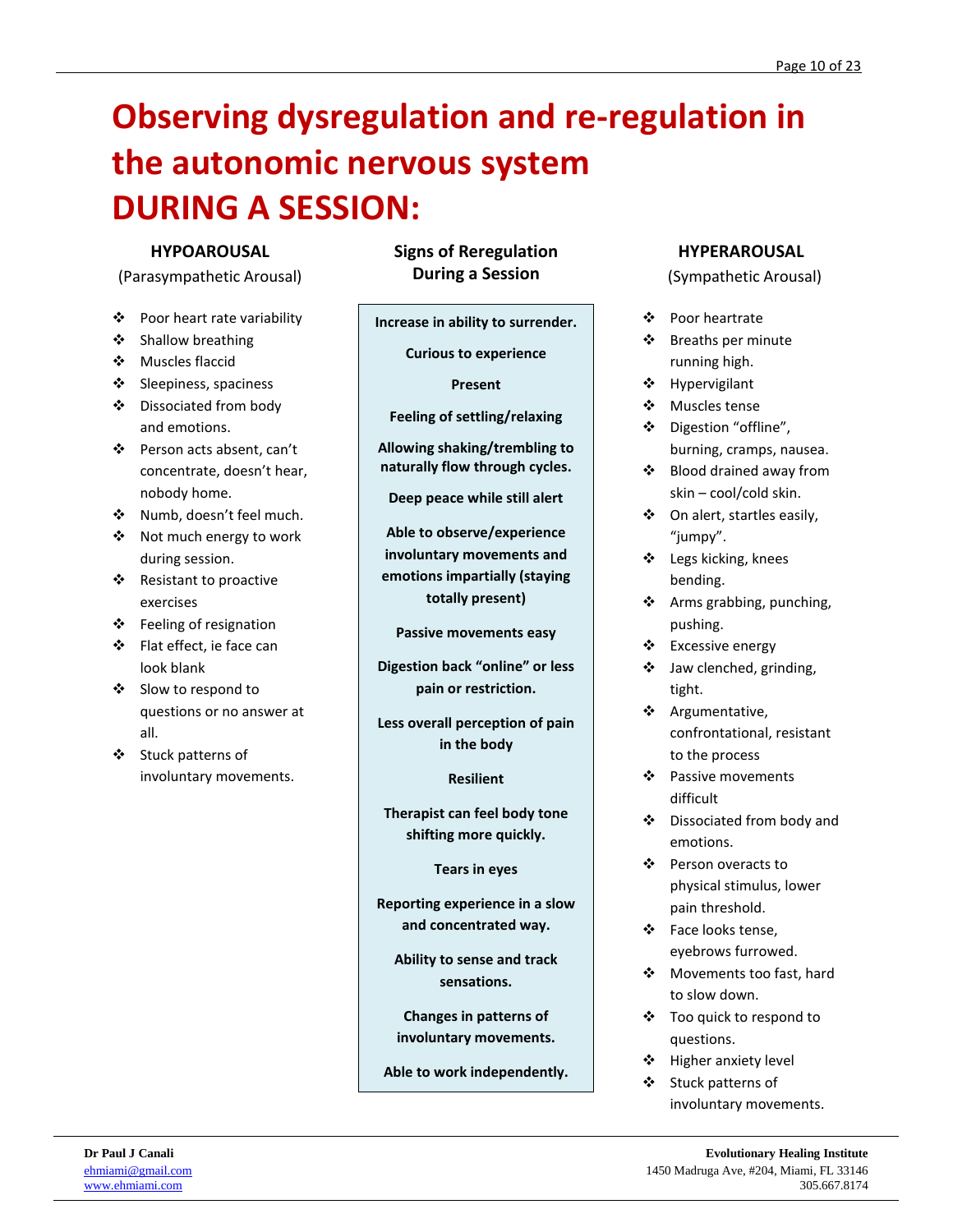# <span id="page-10-0"></span>**what is a direct experience of sensation?**

### what kinds of questions help access sensation directly?

| <b>What words</b><br>express thinking<br>about or<br>interpreting<br>sensation? | <b>EXAMPLES of Invitational</b><br>Languaging:<br>what<br>does "neglected" feel like | <b>What words</b><br>express directly<br>experiencing<br>sensation? |
|---------------------------------------------------------------------------------|--------------------------------------------------------------------------------------|---------------------------------------------------------------------|
|                                                                                 | in your body?                                                                        | tingling                                                            |
| neglected                                                                       |                                                                                      | stretching                                                          |
| happy                                                                           |                                                                                      | hard                                                                |
| angry                                                                           | how                                                                                  | soft                                                                |
| "wants to move"                                                                 | are you experiencing "wanting<br>to move"?                                           | immobile                                                            |
| "wants to get out"                                                              |                                                                                      | gooey                                                               |
| "wants toetc."                                                                  |                                                                                      | sticky                                                              |
| sad                                                                             | is                                                                                   | stringy                                                             |
| bored                                                                           | there a center to your "sad"                                                         | warm                                                                |
| broken                                                                          | feeling?                                                                             | cool                                                                |
| frustration                                                                     |                                                                                      | cold                                                                |
| indecision                                                                      | where is                                                                             | metallic                                                            |
| dislike                                                                         | the "anger" in your body?                                                            | muddy                                                               |
| horrible                                                                        |                                                                                      | sharp                                                               |
| stuck                                                                           |                                                                                      | fuzzy                                                               |
| black/red/etc.                                                                  |                                                                                      | burning                                                             |
| overwhelming                                                                    | is there an edge to the<br>warm feeling you have?                                    | itching                                                             |
| heartburn                                                                       |                                                                                      | lightness                                                           |
| nausea                                                                          |                                                                                      | buzzing                                                             |
| crooked                                                                         |                                                                                      | constricted                                                         |
| free                                                                            | where                                                                                | relaxing                                                            |
| wrong                                                                           | does the stretching begin                                                            | tight                                                               |
| out of place                                                                    | and end?                                                                             |                                                                     |
| removed                                                                         |                                                                                      | pulsing<br>shaking                                                  |
|                                                                                 |                                                                                      |                                                                     |
|                                                                                 | is it ok<br>to stay with that feeling for a                                          | trembling                                                           |
|                                                                                 | minute?                                                                              | expanding                                                           |
|                                                                                 |                                                                                      | contracting                                                         |
|                                                                                 |                                                                                      | bubbling                                                            |
|                                                                                 | let's<br>see what happens next.                                                      | stabbing                                                            |
|                                                                                 |                                                                                      | etc                                                                 |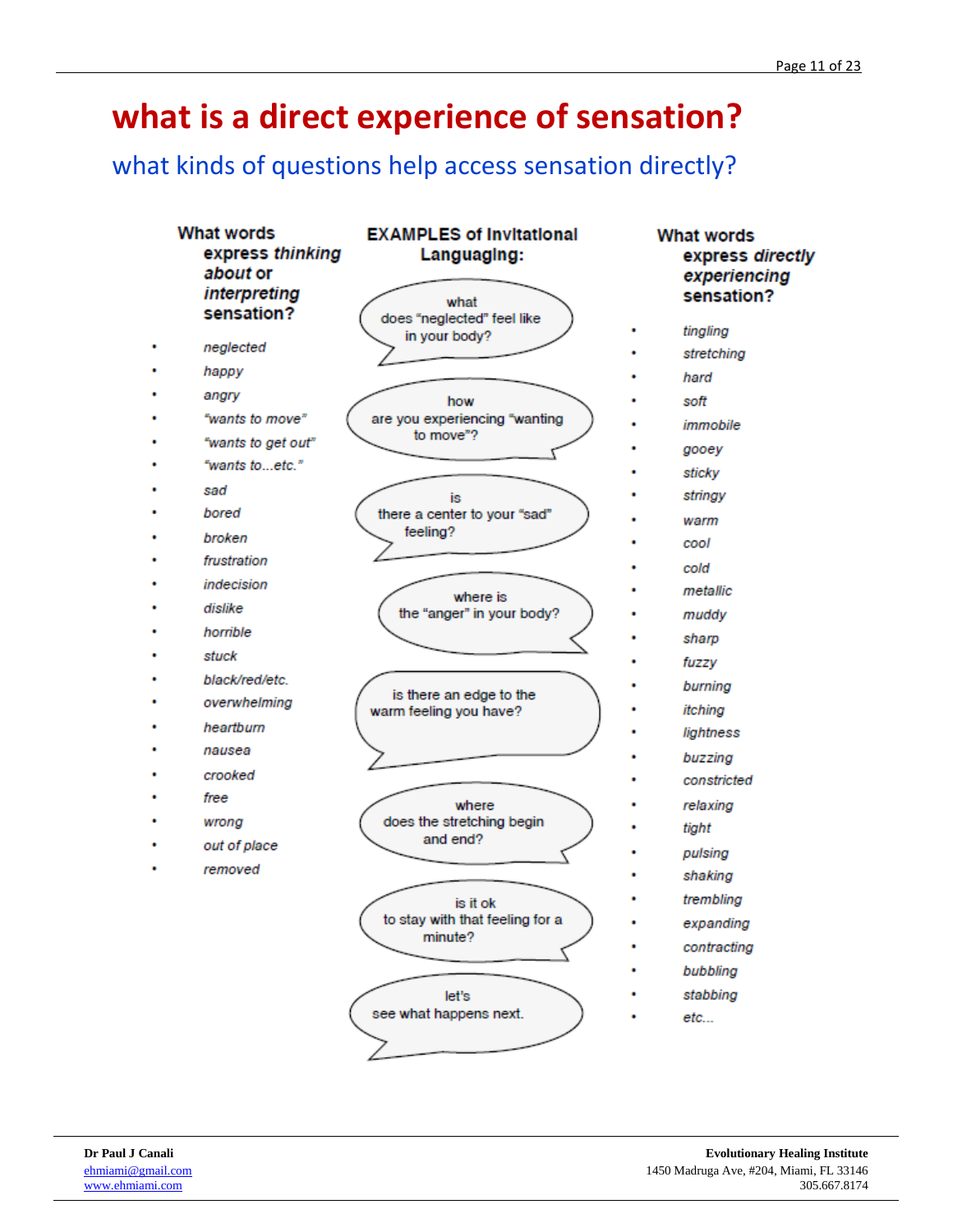# <span id="page-11-0"></span>**How can different types of MEMORY show in a session?**



#### **How can IMPLICIT MEMORY (procedural) express itself DURING A SESSION?**

Often is as real as the first time we experienced it.

No autobiographical memory or explanation.

A feeling that is difficult to verbalize.

Vague and elusive emotions or sensations.

Bodily sensations can be the beginning of access to implicit memory.

Perception of chaotic expression of memory.

Spontaneously arises during process of therapy with no frame of reference.

Feeling of lack of control

Unaware that is it coming from the past.

#### **How can EXPLICIT MEMORY (declarative) express itself DURING A SESSION?**

Conscious memory that you can make sense out of.

Sense of recollection in timeline of life.

Logical series of events.

Concrete places or events recalled, context dependent.

Partial retrieval of memories is possible.

Emotions can be explained/rationalized.

Memories of events can play over and over in the mind.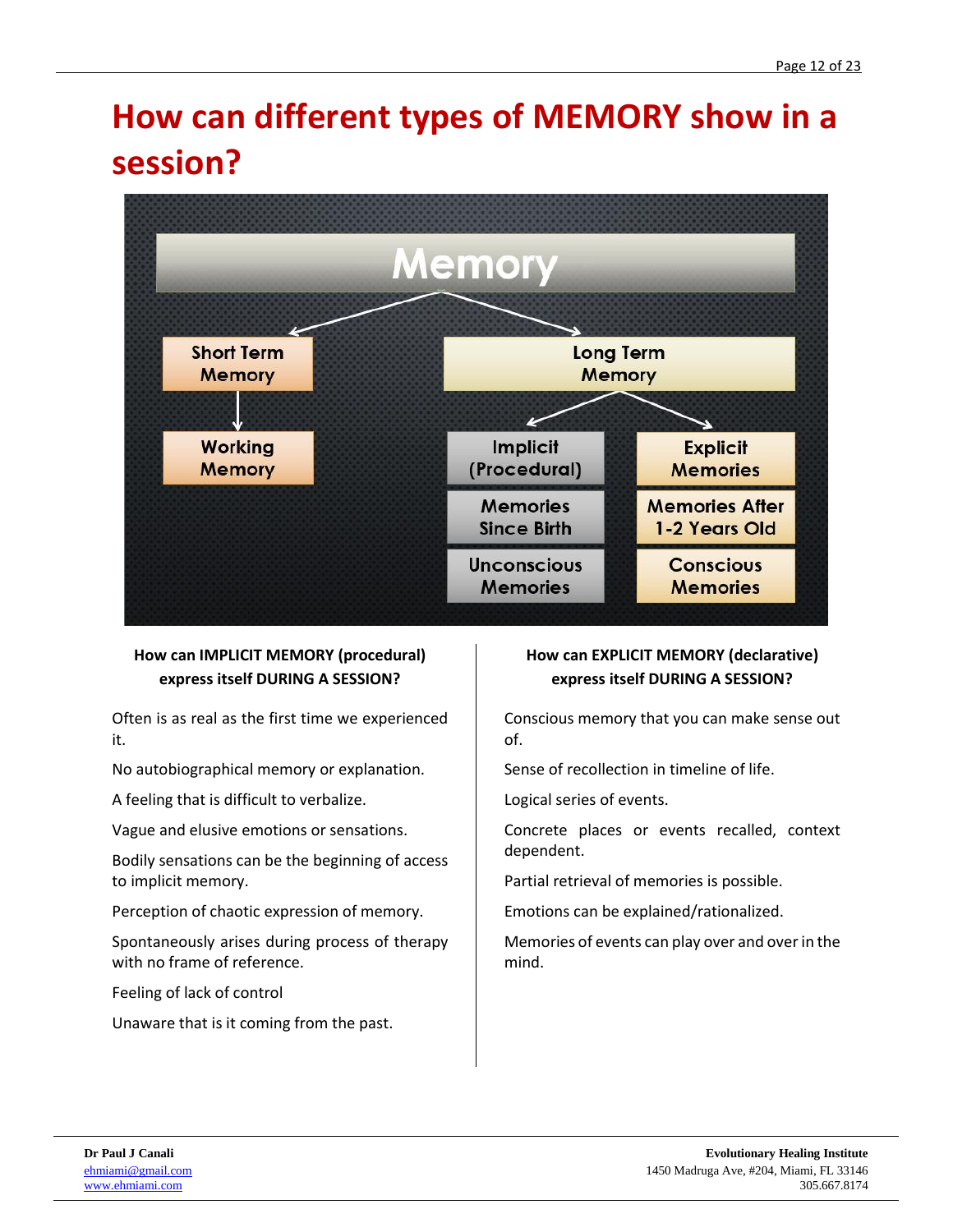# <span id="page-12-0"></span>**active diagnosis**

### what does the term "active diagnosis" mean?

**Practicing** *Active Diagnosis* **means that you are constantly observing and re-assessing what is going on with the patient. During any given session, symptoms/affect/physical sensations/movements can shift and change their nature within minutes or even seconds. It is important to stay present and adjust your strategy at any moment depending upon what you observe.**

#### **Premises for Practicing UT™:**

- 1. **There is an innate intelligence that you can trust.** If you learn how to support and encourage this innate system, it will always engage.
- *2.* **Higher consciousness/awareness/perception is the goal.** *Your level of consciousness dictates how your body and mind react to the world. Make sure the client is at all times focused on the present moment (engaging Prefrontal activity), not distracted, dissociated, or "spacing out". It is absolutely necessary to have the conscious attention of the client, otherwise everything you do together will be less effective.*
- *3.* **Keen observation and presence on the part of the Therapist is KEY.** *You must always be tracking the client's Autonomic Responses like: breathing (patterns and sounds), affect (verbal and physical expression of emotions), movements (are they involuntary or voluntary? What is moving?), temperature changes (sweating? cold?), Mirroring in your own body (are you feeling something empathetically?), Monitor stimulation and sedation pendulation (when do you need to change direction?). Use the pulse oximeter to measure heart rate variability and oxygen levels.*
- 4. **Know the difference between leading and invitational languaging.** Ask what they are noticing, sensing, experiencing, feeling as opposed to telling them what you feel or see.
- 5. **Support, encourage, call out the moment when you see the client engage**–the moment when their body lets go–when a spontaneous movement/trembling/softening/shift happens.
- *6.* **Integration time is important-pause-take your hands off-stop talking**. *Allow for time when the client can work on their own as you watch carefully-this allows time to integrate the input they have just received.*
- 7. **Remember you are reading a different language: Everything You Need to Know is in Front of You-Just Observe**. Maintain your confidence that what needs to happen today will happen, and no matter how fast or slow the process goes, it is right and perfect. You can trust the body.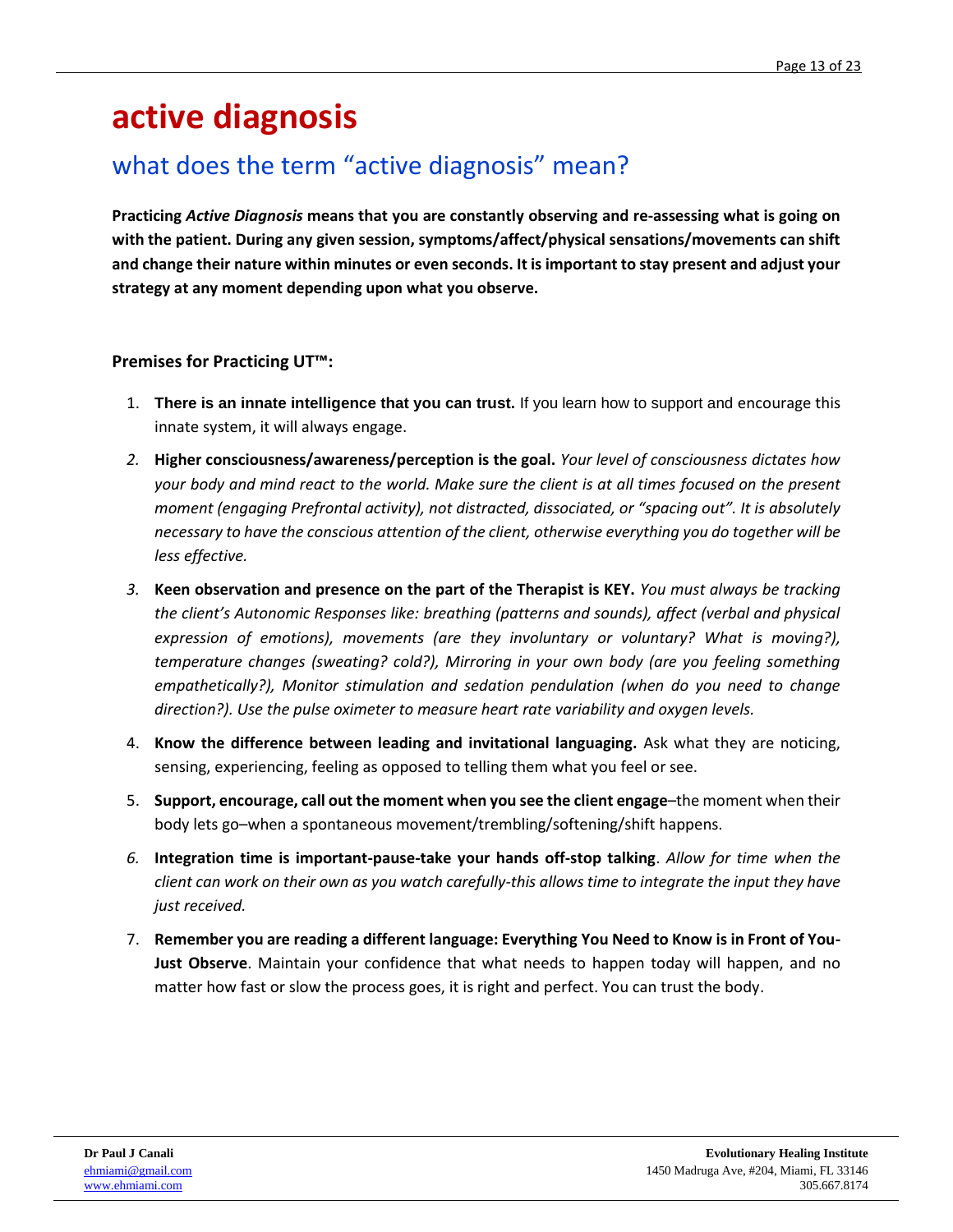| To see is    |
|--------------|
| to forget    |
| the name     |
| οf           |
| the thing    |
| one sees.    |
| -Paul Valéry |

*"Being mindfully aware, attending to the richness of our here-and-now experiences, creates scientifically recognized enhancements in our physiology, our mental functions, and our interpersonal relationships. Being fully present in our awareness opens our lives to new possibilities of well-being."*

> -Daniel J. Seigel, MD The Mindful Brain, 2007

#### **Try to be AWARE AT ALL TIMES of, for example:**

- Letting go of any preconceptions you have, or any need to "figure it out" just be present, observe, wait.
- Whether the client is present, dissociating, distracting themselves, trying to distract you.
- When the client is stuck in a pattern (physical, emotional, thought)
- When the client gets stuck in hypoarousal or hyperarousal-notice quality of breathing, repeated movements, no movement, no affect.
- Whether the client is able to stay with what they are sensing or not.
- Any involuntary movements or trembling.
- Changing Emotional States (Affect).
- What is dissociative talking and what is productive dialogue.
- Your own fears or anxieties coming up.
- Your own dissociating.
- Your own bodily sensations.
- The state of the client's breath.
- When to slow the client down, when to speed them up (sedation and stimulation)
- When to leave the client alone for a while (integration)
- Sensing when the client has done enough for one session: closing.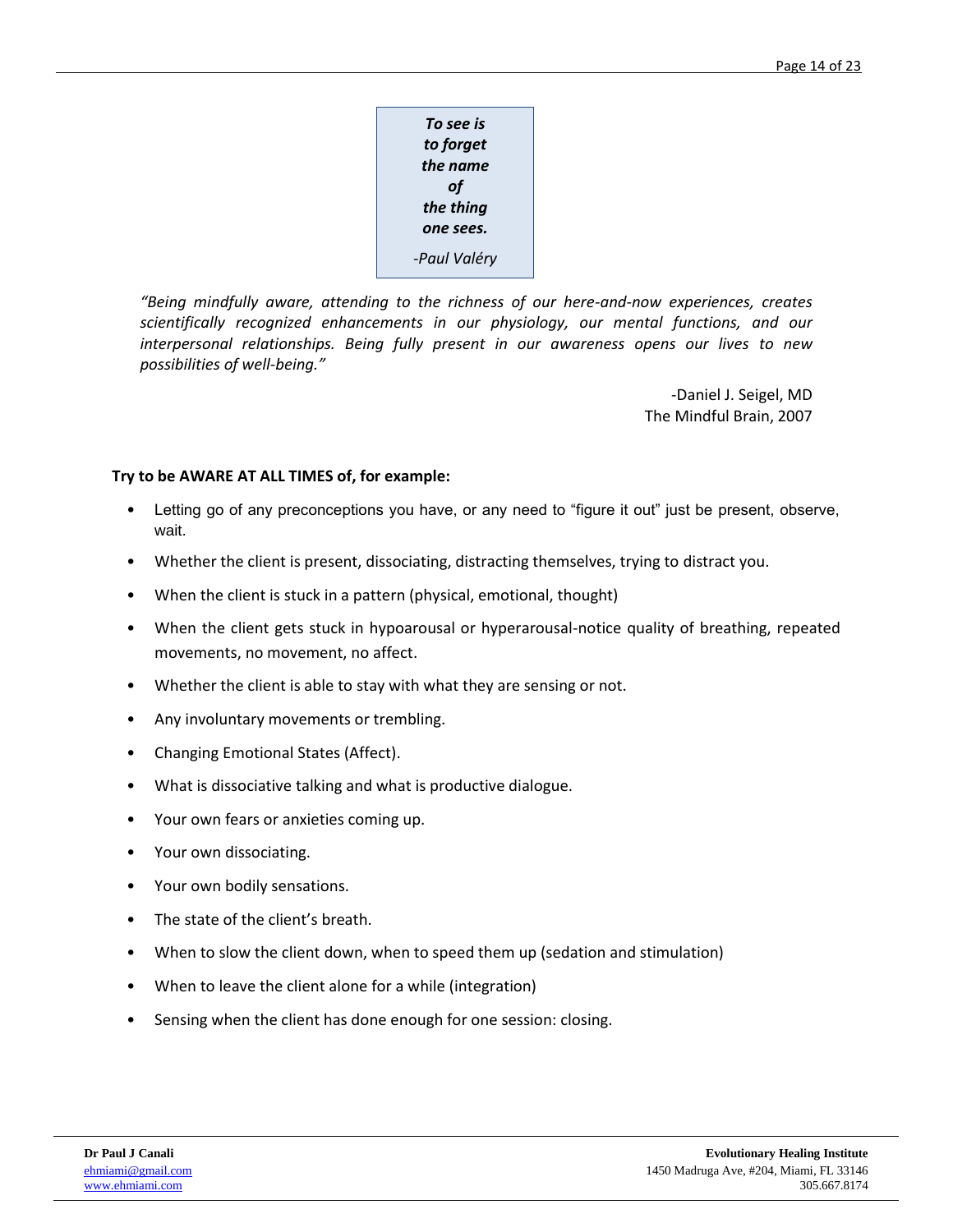## <span id="page-14-0"></span>**sensory processing**

## Unified Therapy™ Exercise 1

Following Sensation/Sensory Processing

### *Objectives:*

- Learn how to teach your client to perceive the vast number of available sensations in the body.
- Learn how to draw your patient's attention into the areas they are sensing by using compression, holding, slow movement, for the purpose of following when the sensations change.
- Learn to recognize signs of effective attention and signs of ineffective concentration.

#### *Lesson Steps:*

- a. Ask Client to lie on their back on the table. Make sure they are comfortable. (a pillow under their knees, a blanket, and a pillow under head if necessary.)
- b. Before doing anything, have the patient scan their body-find spots that attract their attention-and describe the sensations they have. One of these sensations can be feeling numb all over, or in parts of the body. Give them time to really feel what is going on in their body. If they do not seem to be concentrating, they may need more guidance, like asking them to check their feet, their legs, etc. This gives you and the client a baseline to refer back to later and also gives you a chance to test somatic awareness to see what level you are working with.
- c. After you have determined the spots where they are feeling the most, go to one of them and put pressure there, or move the joint slowly. Encourage them to concentrate on feeling and explore the sensations and how they may change. Explain that the sensations may intensify, or move to another location, or change in character right where they are. There are infinite possibilities, they just have to stay present to see what happens next.
- d. Keep your intense attention on the entire body as you look for signs that they are responding and connecting. This can take the form of a deep breath, shaking or trembling, emotional release, softening of the tissue, a change in mobility, among other responses.
- e. When the changes or responses subside, have the client check the area again to see what is there now. Feel if you can sense a change yourself.
- f. Ask them to scan the body again, and then find the next spot and repeat the steps of sensory processing.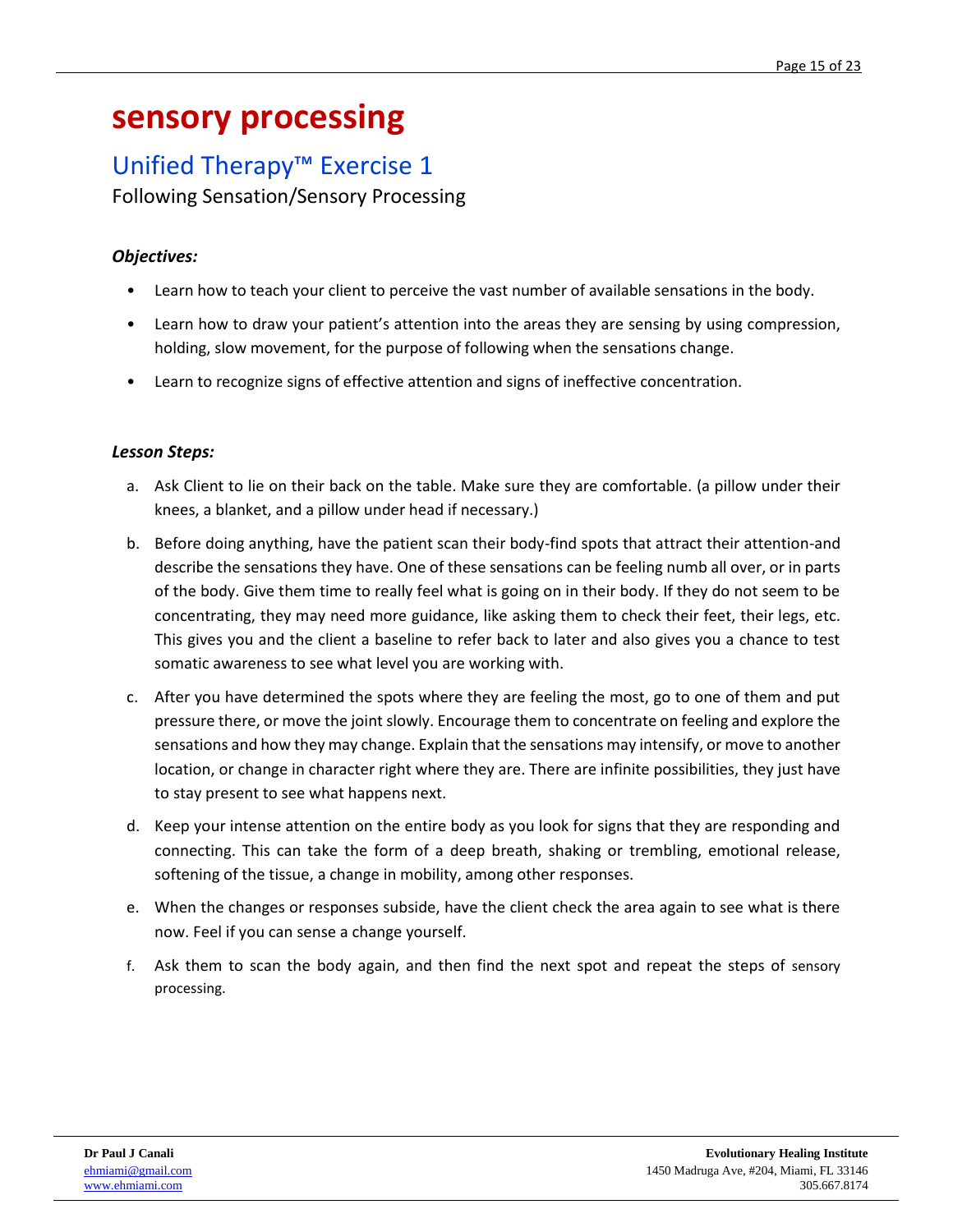## <span id="page-15-0"></span>**enteric brain**

### Unified Therapy™ Exercise 2

The Enteric Brain Technique™: Working with the Abdomen

"*The Enteric Brain is a built-in biological system to keep us on the path to health and higher consciousness or awareness. It is controlled by an innate network that tells us whether or not it is safe to become fully human and free from fear, or to stay living in fear, survival, and separation."*

*-Dr. Paul Canali, 2006*

*"The brain in the gut plays a major role in human happiness and misery."*

*– Dr. Michael Gershon, Professor of Anatomy and Cell Biology at Columbia-Presbyterian Medical Center in New York.*

**The Enteric Brain Technique™**, originated and developed by Dr. Paul Canali, has allowed doctors, therapists, and patients to directly affect and balance the Autonomic Nervous System, or ANS, including the Enteric Brain for the first time by way of somatic or body centered therapy. The Enteric Brain Technique™ is a method of somatic sensory input using specific touch and biofeedback in conjunction with focused concentration. This type of mindful attention increases brain-body and brain-Enteric Brain bidirectional communication and feedback.

The practical application is hands-on stimulation and sedation of the abdomen (Enteric Brain) by the therapist, as well as self-imposed work using the weighted exercise balls, along with guided breathing, and mindful interaction with somatic sensations. This method of biofeedback entrains the Autonomic Nervous System, particularly enhancing Vagal nerve function, to respond to conscious or mindful control.

This in turn empowers the client to develop a proactive dialogue to somatic or body sensations without becoming overly fearful, aroused, or somatically dissociated.

#### *Objectives:*

- Learn how to guide your patient's attention into the abdomen and train them to use mindful observation and recognize different types of responses.
- Learn how to work with stimulating and sedating the ANS through working with the Enteric Brain.
- Learn how to teach your client to let the body express itself (trembling, movement, affect) without fear and somatic dissociation.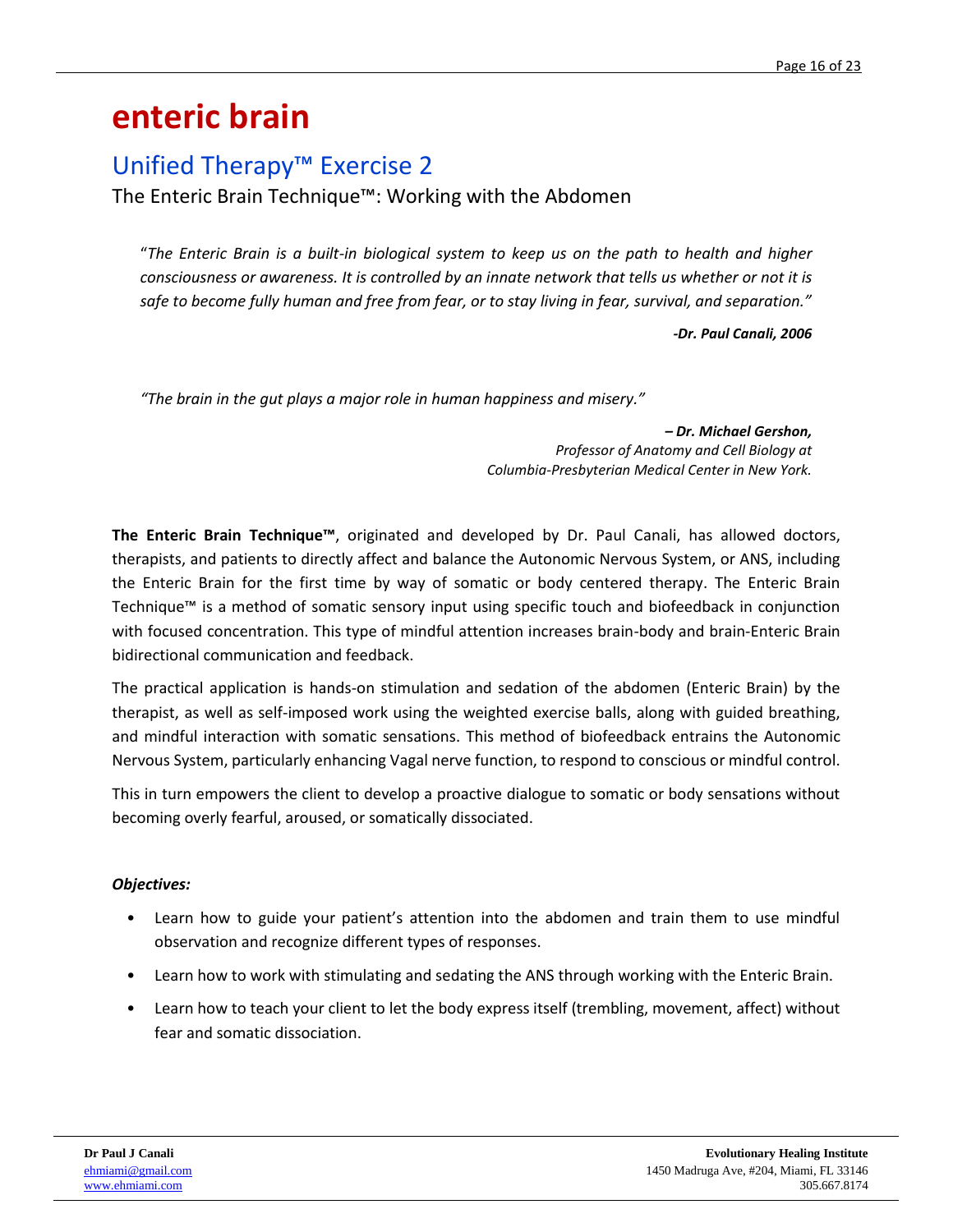#### *Lesson Steps:*

- a. Ask Client to lie on their back on the table. Make sure they are comfortable. (a pillow under their knees, a blanket, and a pillow under head if necessary.)
- b. There is no particular rule, but a good spot to start is in the area of the diaphragm. While watching the client's face carefully, put an even pressure using your fingers. The pressure will depend upon the person's sensitivity.

Ask them to breath in, and then to breath out. Have them concentrate on their breath with all of their attention. As they breath in you lift up your fingers, and then push down as they breath out. Guide them to see what they are feeling. Give enough time for them to respond and try to tell by the way they are talking if they are really feeling with mindfulness, or sound like they are just reporting.

With experience you will be able to tell if they are present or dissociated. Feel for the heartbeat and ask them if they feel it too. You will notice if it is strong or weak and ask them for feedback too to see if they are feeling the same thing.

This can be a good time to put a weighted ball on their abdomen and have them practice concentrating on their breath and the rhythm of their heart by themselves for a while. This strengthens their ability to keep their minds focused, and also see that they can work independently to build their ability to be somatically mindful.

- c. Next, let them know you are going to move around the abdominal area, and tell them about the Enteric Brain if you have not already. It helps to know why we are working in this area since sometimes it is not so comfortable for people.
- d. Move around to various spots on the abdomen and press in-always looking at the face of your client. You are looking for a spot which brings a response-emotional, physical, movement, trembling.
- e. In class we will demonstrate this technique-we use many ways of activating-startle response, myofascial, compression, light touch etc.

"Provided that the Vagus nerve is intact, a steady stream of messages flow back and forth between the brain and the gut. We all experience situations in which our brains cause our bowels to go into overdrive. But in fact, messages departing the gut outnumber the opposing traffic on the order of about nine to one."

#### *–Dr. Michael Gershon, MD*

"The Vagus nerve, … has been termed the most important nerve in the body because it controls heart rate, digestion, and other fundamental body functions, [and] also controls the immune system."

*–Kevin M. Tracey, MD*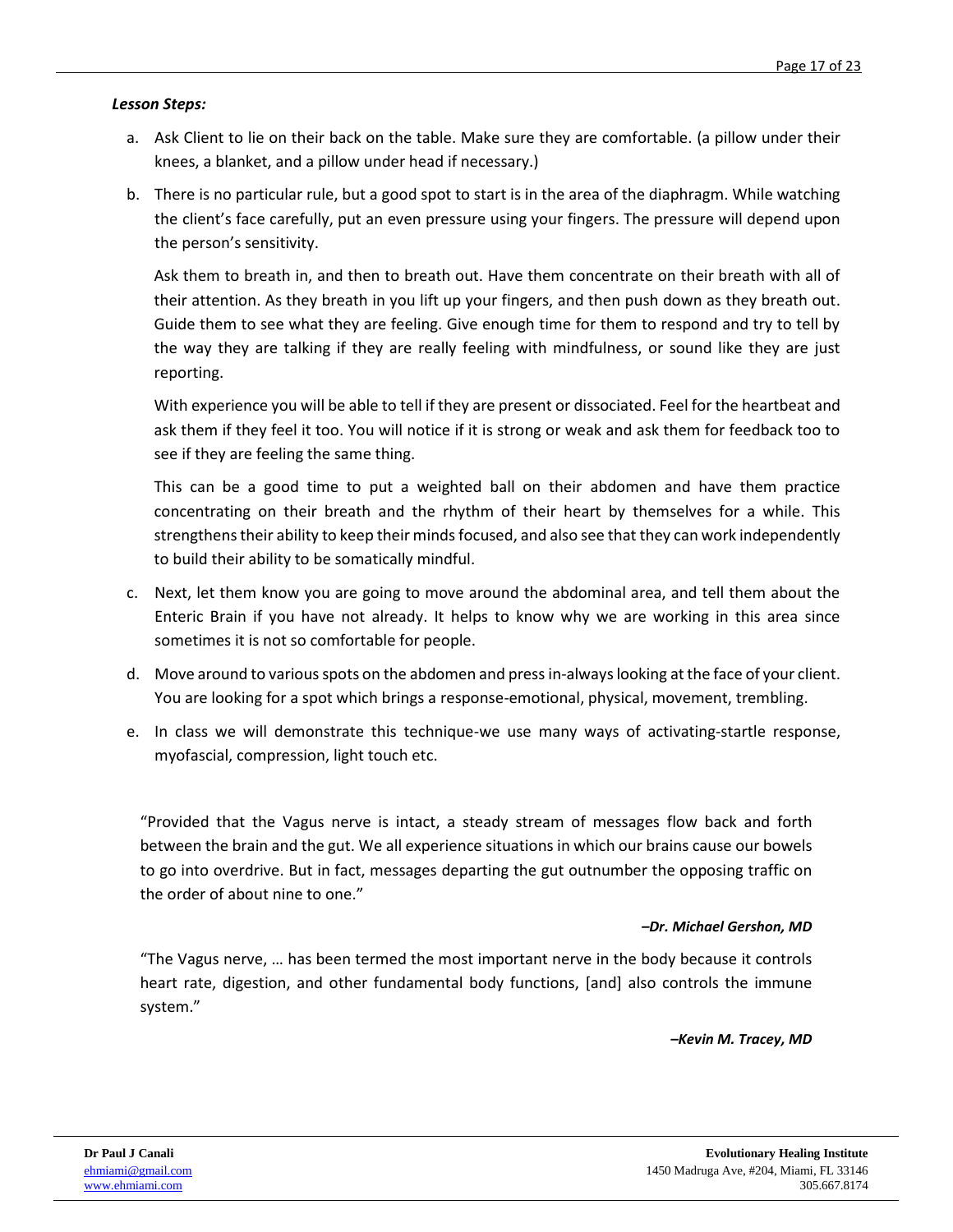## <span id="page-17-0"></span>**using props**

### Unified Therapy™ Exercise 3

Working with Props

Props are any tools you use to help you work with the client during the session, such as bands, weighted balls, rollers, inflated balls, etc. Props are used to help the client work with **sensory processing**. They are also a good way for health professionals who do not have a hands-on therapy license to help the patient work with their body's sensations. Another important use of props is that the client can use them at home to work on their own.

#### *Objectives:*

- Learn how and when to use various props.
- Learn how to leave a client alone using props and why you do it.
- Be creative always remember the purpose of the props there are many tools to be discovered.

#### **Example uses of Props:**

#### *Rollers:*

- Under the Upper Back
- Under the hips
- As a way to stretch the arms when the patient is supine
- Under the neck

#### *Weighted balls:*

- One in each hand-1 lb or 2lb-patient supine-exercise
- On the abdomen or chest-or anywhere else-3lb, 4lb. 6lb
- One in both hands-patient supine-moving in different angles
- Under the body

#### *Bands:*

- Wrap around wrists-patient supine-exercises.
- Wrap around wrists-prone-exercise-forward and back.
- Wrap around ankles-patient prone-exercise.

#### *Inflated balls:*

- Between knees-patient supine
- Between hands-patient supine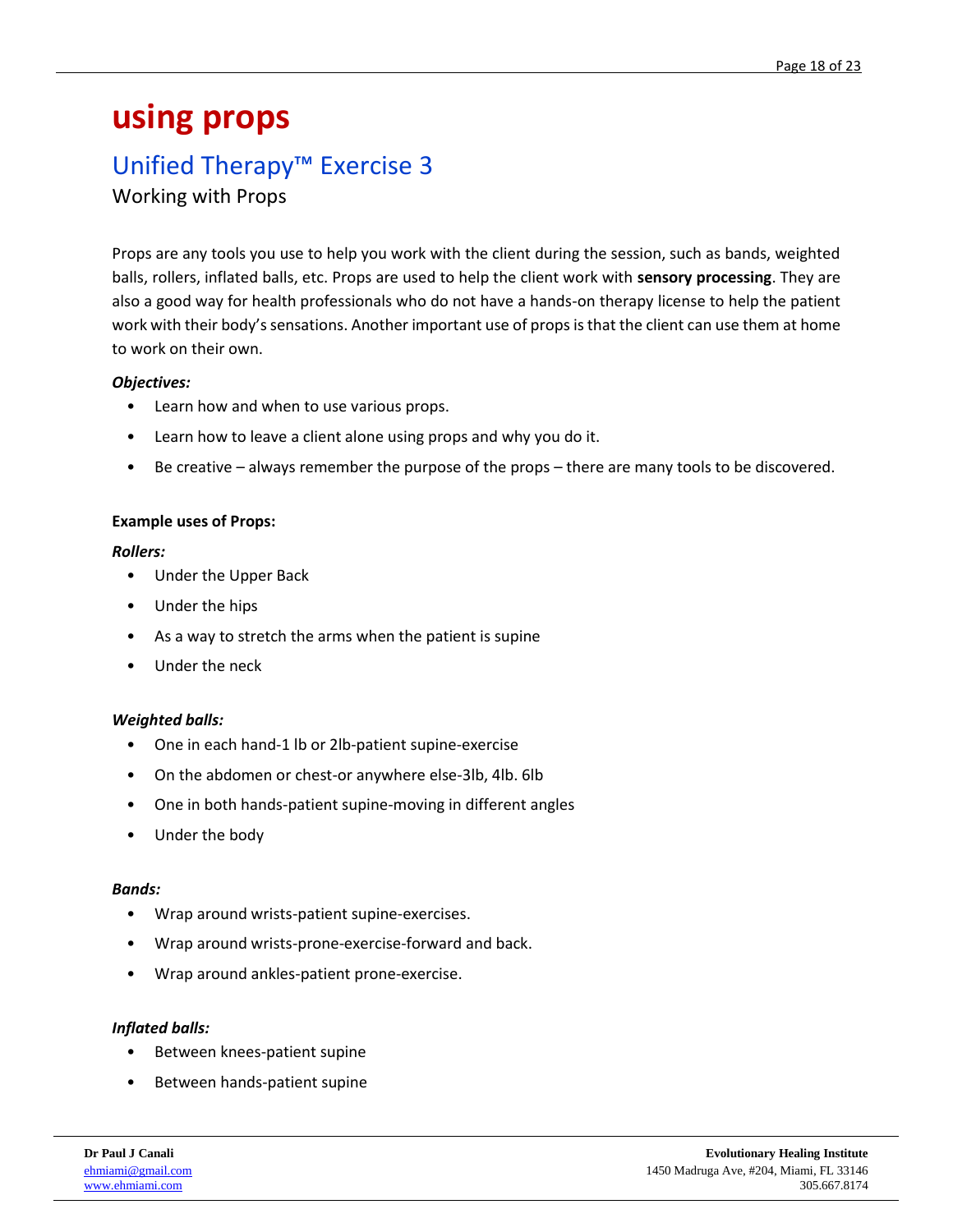## <span id="page-18-0"></span>**To Touch or Not to Touch**

**Clinical Update**

By Zur Institute

[http://www.zurinstitute.com/touch\\_clinicalupdate.html](http://www.zurinstitute.com/touch_clinicalupdate.html) <http://www.zurinstitute.com/touchintherapy.html>

A woman patient of mine lost her first and only infant son in a drunk driving accident. At the time of this tragedy, the pain of her loss was, of course immense; she could not stop crying and was contemplating suicide. At the insistence of her family, she agreed to an emergency appointment with a psychotherapist expert in loss. In this grief-stricken state, barely able to stand, she entered the office and sobbed uncontrollably. In her desperation and isolation, she begged him to hold her. True to his most recent Ethics and Risk Management continuing education workshops, he explained to her that therapy is about talking, not touching and citing something about professional boundaries. At the end of the session, he suggested that she get a prescription for Valium from her GP and set an appointment for a couple of days later. Eight years later, addicted to Valium and alcohol, divorced and with two failed rehab programs behind her, she began therapy with me. After an intense and tearful few months of therapy and long conversations we went to her son's grave. It was the first time she had ever visited the grave. There we stood, holding each other, and both weeping. We stood there for a long time as she cried and I cried. She had finally begun facing her baby's death and mourning for him and grieving for the years lost in drugged denial. That therapist followed risk management guidelines to perfection. He took the "safe" path that forbids touch. However, by practicing risk management, adhering to the "no touch" dogma, he inflicted needless additional suffering on this woman. He sacrificed his humanity and the core of his professional being, to the demands of a heartless, paranoid, and destructive protocol.

We have been told by ethics experts, attorneys, continuing education instructors and supervisors never to touch our clients. Touch has been increasingly perceived as a risk management issue to be avoided rather than as one of the most powerful tool of healing. Non-sexual touch, we have been told, is very likely to lead to sexual touch. In spite of the almost half century of knowledge of the emotional, physiological, and behavioral benefits of touch, most therapists still shy away from appropriate non-sexual touch due to fear of boards, attorneys, and lack of training. **This Clinical Update summarizes the significant, ethical, and clinical utility consideration of non-sexual touch in psychotherapy.**

#### **The General Significance of Touch**

- Touch is one of the most essential elements of human development: a form of communication, critical for healthy development and one of the most significant healing forces.
- In his seminal work, *Touching: The Human Significance of the Skin*, Ashley Montagu (1971) brought together a great array of studies demonstrating the significant role of physical touch in human development.
- The effects of touch deficiencies can have lifelong serious negative ramifications.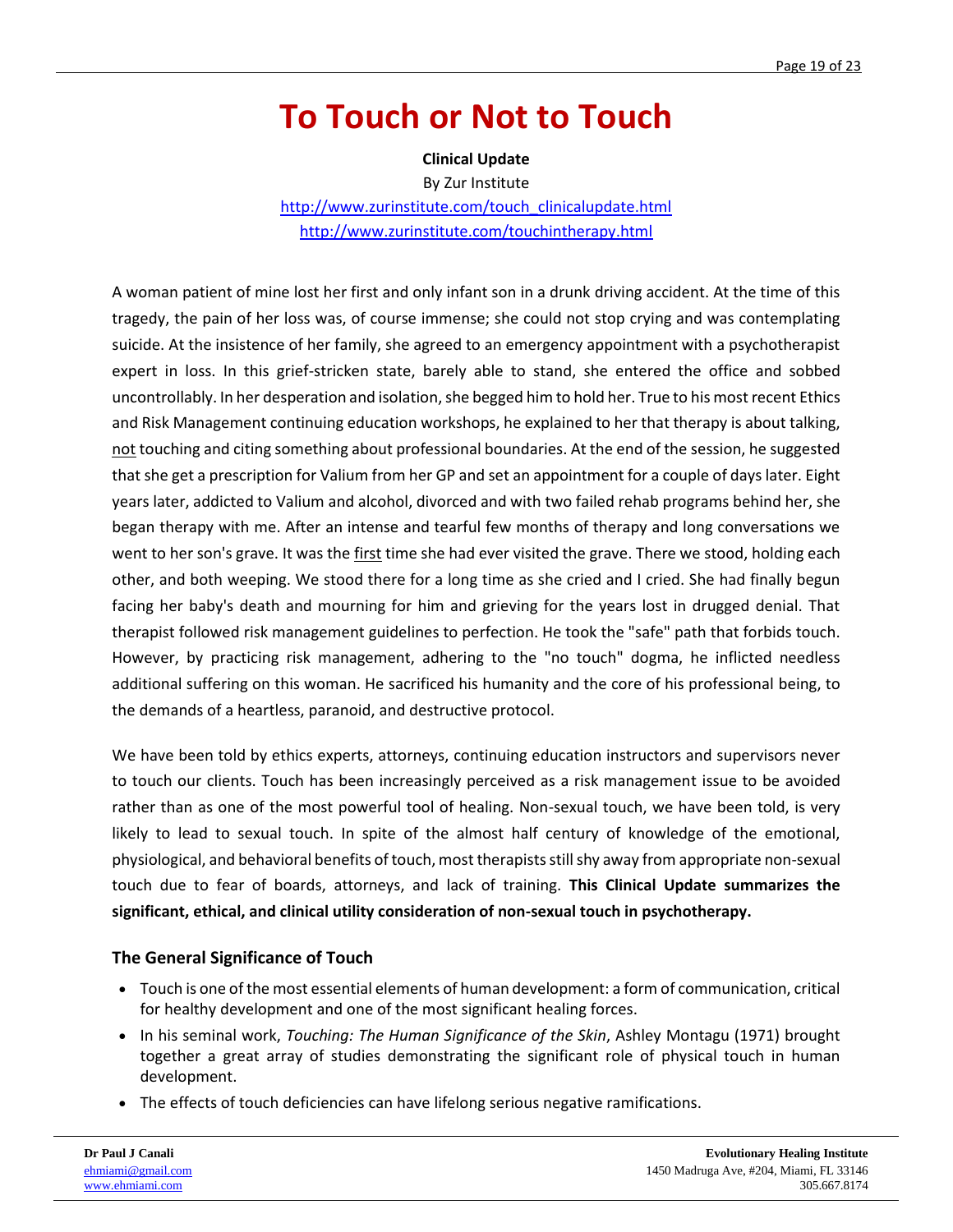- Bowlby and Harlow, among many others, concluded that touch, rather than feeding, bonds infant to caregiver.
- Touch has a high degree of cultural relativity. People of Anglo-Saxon origin place low on a continuum of touch while those of Latin, Mediterranean and third world ancestry place on the high end.
- The general western culture and its emphasis on autonomy, independence, separateness, and privacy have resulted in restricting interpersonal physical touch to a minimum. America is a "low-touch culture."
- In Western society, sex, love, power, and dominance are dangerously confused.
- Americans tend to sexualize or infantilize the meaning of touch and as a result tend to avoid touch. Watson, parenting expert of the early 1900's, cautioned mothers not to sexualize their infants by kissing or hugging them affectionately.

#### **Touch And Healing**

- The medicinal aspect of touch has been known and utilized since earliest recorded medical history, 25 centuries ago.
- Touch unleashes a stream of healing chemical responses including a decrease in stress hormones and an increase in serotonin and dopamine levels.
- Touch increases the immune system's cytotoxic capacity thereby helping our body maintain its defenses.
- Massage has been shown to decrease anxiety, depression, hyperactivity, inattention, stress hormones and cortisol levels.
- Massaged babies are more sociable and more easily soothed than babies who have not been massaged.

#### **Types Of Touch in Psychotherapy (See articles for details)**

- Ritualistic or socially accepted gestures
- Conversational Marker
- Consoling or reassuring
- Playful touch
- Grounding or reorienting
- Task-Oriented
- Corrective experience
- Instructional or modeling
- Celebratory or congratulatory
- Experiential
- Referential
- Inadvertent
- Preventing someone from hurting self or others
- Self-defense
- Therapeutic intervention A body-therapy medical technique
- Inappropriate, unethical, and mostly illegal forms of touch include sexual, hostile-violent and punishing touch.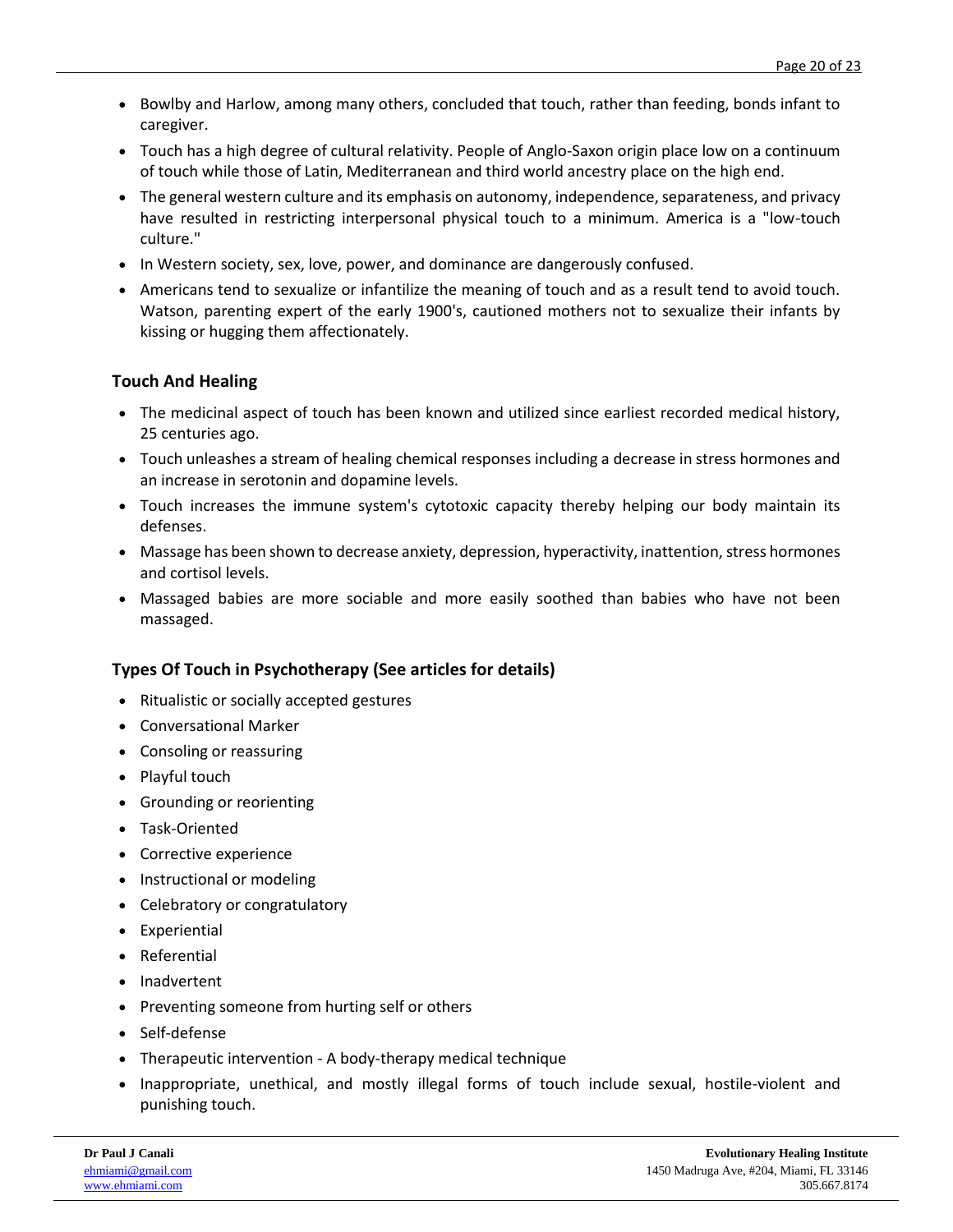#### **Sources Of the Prohibition of Touch in Therapy**

- The general western culture and its emphasis on autonomy, independence, separateness, and privacy.
- The cultural tendency in the USA to sexualize most forms of touch.
- The traditional dualistic Western mind-body or mental-physical split.
- Homophobia.
- Some fundamentalist religious denominations that have a highly restrictive view of all forms of touch.
- The litigious culture and the resulting risk management and defensive medicine practices.
- Psychoanalysis and its emphasis on neutrality, distance, and rigid boundaries.
- Those feminist scholars who assert that most touch by male therapists of female patients is disempowering and injuring to the women.
- The fear-based, illogical slippery slope idea that non-sexual touch inevitably leads to sexual exploitation.
- The more recent crisis in the clergy and the not-too-distant day-care hysteria in regard to sexual exploitation.

#### **Ethical Consideration of Non-Sexual Touch in Therapy**

- Touch in therapy is not inherently unethical.
- None of the professional organizations code of ethics (i.e., APA, ApA, ACA, NASW, CAMFT) view touch as unethical.
- Touch should be employed in therapy when it is likely to have positive therapeutic effect.
- Practicing risk management by rigidly avoiding touch is unethical. Therapists are not paid to protect themselves, they are hired to help, heal, support, etc.
- Avoiding touch in therapy on account of fear of boards or attorneys is unethical.
- Rigidly withholding touch from children and other clients who can benefit from it, such as those who are anxious, dissociative, grieving or terminally ill can be harming and therefore unethical.
- Sexual, erotic, or violent touch in therapy is always unethical.
- Stopping therapy in order to engage in sexual touch or sexual relationships is unethical and often illegal.
- Ethical touch is the touch that is employed with consideration to the context of the therapeutic relationship and with sensitivity to clients' variables, such as gender, culture, history, diagnosis, etc.
- Seeking ethical consultation is important in complex and sensitive cases.
- Ethical therapists should thoroughly process their feelings, attitudes, and thoughts regarding touch in general and the often, unavoidable attraction to particular clients.
- Critical thinking and thorough ethical-decision making are most important processes preceding the ethical use of touch in therapy.
- Documentation of type, frequency and rationale of extensive touch is an important aspect of ethical practice.

#### **Clinical Considerations for Touch in Psychotherapy**

• The meaning of touch can only be understood within the context of who the patient is, the therapeutic relationship, the therapist, and the therapeutic setting.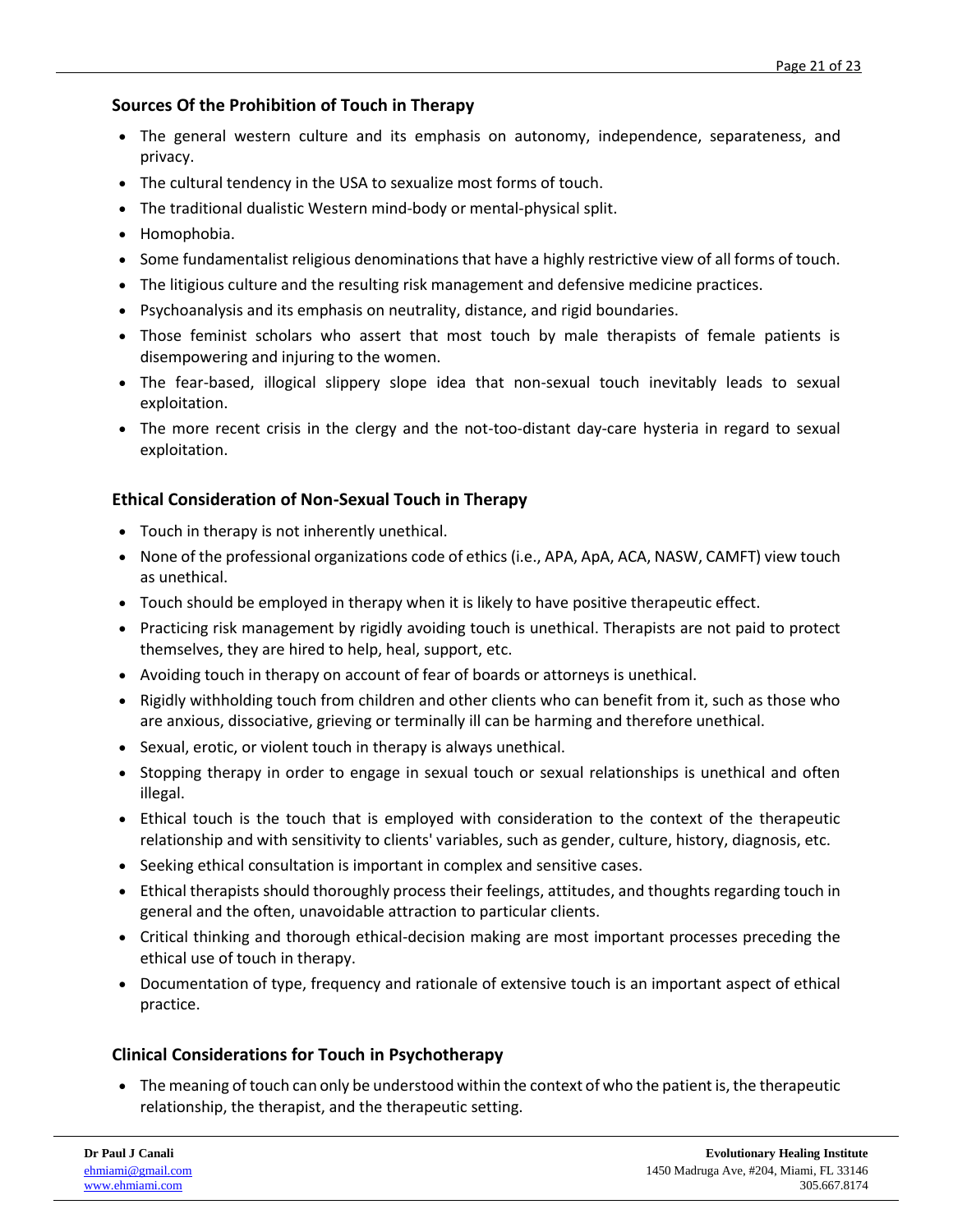- Touch, like any other therapists' behavior and interventions should be employed if they are likely to help clients.
- Touch increases therapeutic alliance, the factor found to be the best predictor of therapeutic outcome.
- Touch can help therapists to provide real or symbolic contact and nurturance, to facilitate access to, exploration of, and resolution of emotional experiences, to provide containment, and to restore significant and healthy dimensions in relationships.
- Clinically appropriate touch must be employed with sensitivity to clients' variables, such as history, gender, culture, diagnosis, etc.
- Sensitive, attuned touch gets etched into our developing neural pathways enabling us to feel of value, and to connect emotionally with others. As such, touch can be a powerful method of healing.
- Language never completely supersedes the more primitive form of communication, physical touch. As such it can have a significant therapeutic value.
- The unduly restrictive analytic, risk management or defensive medicine emphasis on rigid and inflexible boundaries and the mandate to avoid touch interferes with human relatedness and sound clinical judgment.
- Due to the absence of attention to touch in most training programs, clinical supervision, research and testing, the majority of therapists tend not to incorporate the use of touch in therapy.
- Fear, misguided beliefs, and lack of training often lead to therapists employing an approach of "touch but don't talk."
- Touch that is inappropriate, sexual, cold, or abusive can be harmful.
- Traumatic memories are encoded in our sensorimotor system as kinesthetic sensations and images, while the linguistic encoding of memory is suppressed. Therefore, appropriate touch can have a significant therapeutic value.
- Disturbances in non-verbal communication are more severe and often longer lasting than disturbances in verbal language. Using touch in therapy may be the only way to heal some of these disturbances.
- To disregard all physical contact between therapist and client may deter or limit psychological growth.

#### **Guidelines For Clinically Appropriate and Ethical Touch in Therapy**

- Touch should be employed in therapy if it is likely to be helpful and clinically effective.
- Avoiding touch due to fear of boards and attorneys is unethical and a betrayal of our clinical commitment to aid clients.
- Touch in therapy must always be employed with full consideration to the context of therapy and clients' factors, such as presenting problems and symptoms, personal touch and sexual history, ability to differentiate types of touch, the client's level of ability to assertively identify and protect his or her boundaries as well as the gender, and cultural influences of both the client and the therapist.
- Touch should be used according to the therapists training and competence.
- Extensive touch should be incorporated into the written treatment planning.
- The decision to touch should include a thorough deliberation of the clients' potential perception and interpretation of touch.
- Therapists must be particularly careful to structure a foundation of client safety and empowerment before using touch.